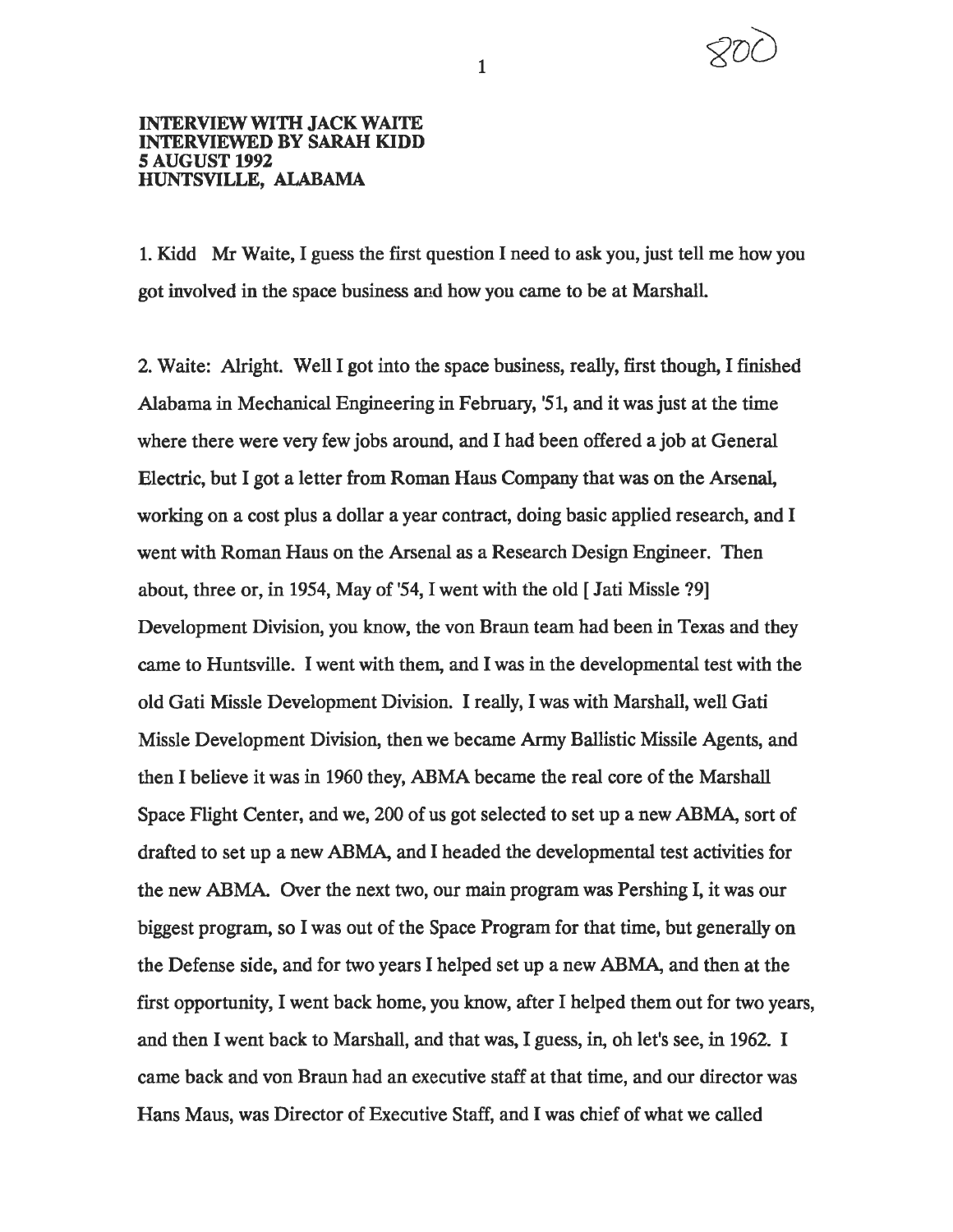Advanced Planning Office, on the executive staff on von Braun's staff, and we developed all these Center long-range plans in the office you know. We were looking at Mars missions, Venus missions, dual missions and everything, and so I had the Advanced Planning Office, and Dr. Ernst Stuehlinger had what was called then a Research Projects group, later Space Sciences Lab, and that group, our groups worked together generating the Marshall long-range plans. I worked on Dr. von Braun's executive staff until about the time he went to Washington I guess, til 1964, and then I was always you know, in the various programs, but uh, the next program I was on, Leland Belew had Skylab, you know, which was really our first Space Station, and I had the experiment program on Skylab, with the exception of one that started out as one that started out as a separate payload that was not going to be a part of Skylab, it was going to be a free flyer, the Apollo Telescope Mount, the solar experiment that was not going to be a part of Skylab, and later we decided to mount it on Skylab, but I managed the Skylab Experiment Program. After Skylab, I was Fred Spear's deputy for the Space Science projects, and our biggest project was the HEAO series, High Energy Astronomy Observatory, and we had what we called a HEAO A, B, and C. OUR biggest program was HEAO B, and I was Fred Spear's deputy for the Space Science Project Office, but with the southern crash, our Project Manager on HEAO B was killed and so I took over, in addition to being Fred's deputy, as the Project Manager on HEAO B. That's one of the, its the same type thing as what they call Advanced X-ray Astronomy Observatory now, with just a small, smaller version of the AXAO, and we called it HEAO B. After, I stayed with Marshall until HEAO was completed, and at that time I had an opportunity for either an Early Out, or whatever jobs were available at that time, and at that time it looked like AXAO was many years away, and so I decided to, I really enjoyed Marshall, and I decided to take an Early Out, and I went with Teledyne Brown on their Space Program for a couple of years and then, it was the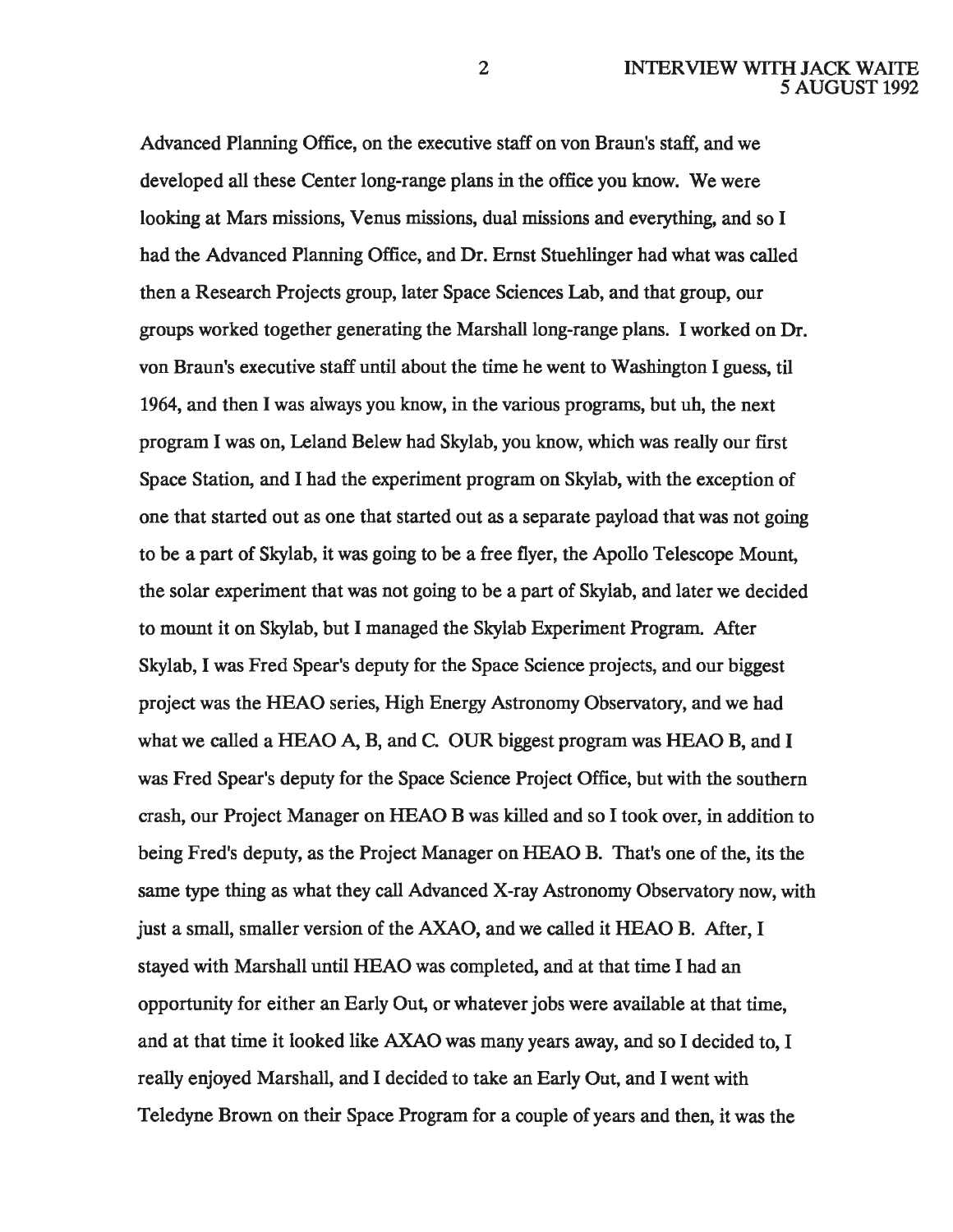head Advanced Programs for Teledyne Brown, Advanced Space Programs. Then, 1984 Bob Face and I decided to form and engineering company, and we've been doing a lot of business with Marshall and the Aerospace Industry here since. but Marshall, its just really, if you work at Marshall and retire from Marshall, you're just a member of the family forever, and its just a close-knit group, and we're invited to the annual picnics and dances and all the parties, and then Jack Lee, the Center Director, we have what we call what we call the NASA alumni, Lee, you know, really supports the Space program, and Jack Lee briefs us at least annually, and you just are always a part of the family. It's just a real fine institution, and I really enjoyed working there, and I enjoy working with them still and socializing with them.

3. Kidd Alright. So your career at Marshall has been very positive for you.

4. Waite: Always, I really enjoyed Marshall and all the work we did there. It's just been great, and we have, our biggest contract is with Marshall, we have a Configuration Management, Data Management, and Design Review Activities for all the in-house activities.

5. Kidd This is for my personal benefit. When you're working on the Skylab, what, specifically I guess, were your ...

6. Waite: Yeah, yeah, let me tell you a little bit about that, because that was the most fun thing I did.

7.Kidd OK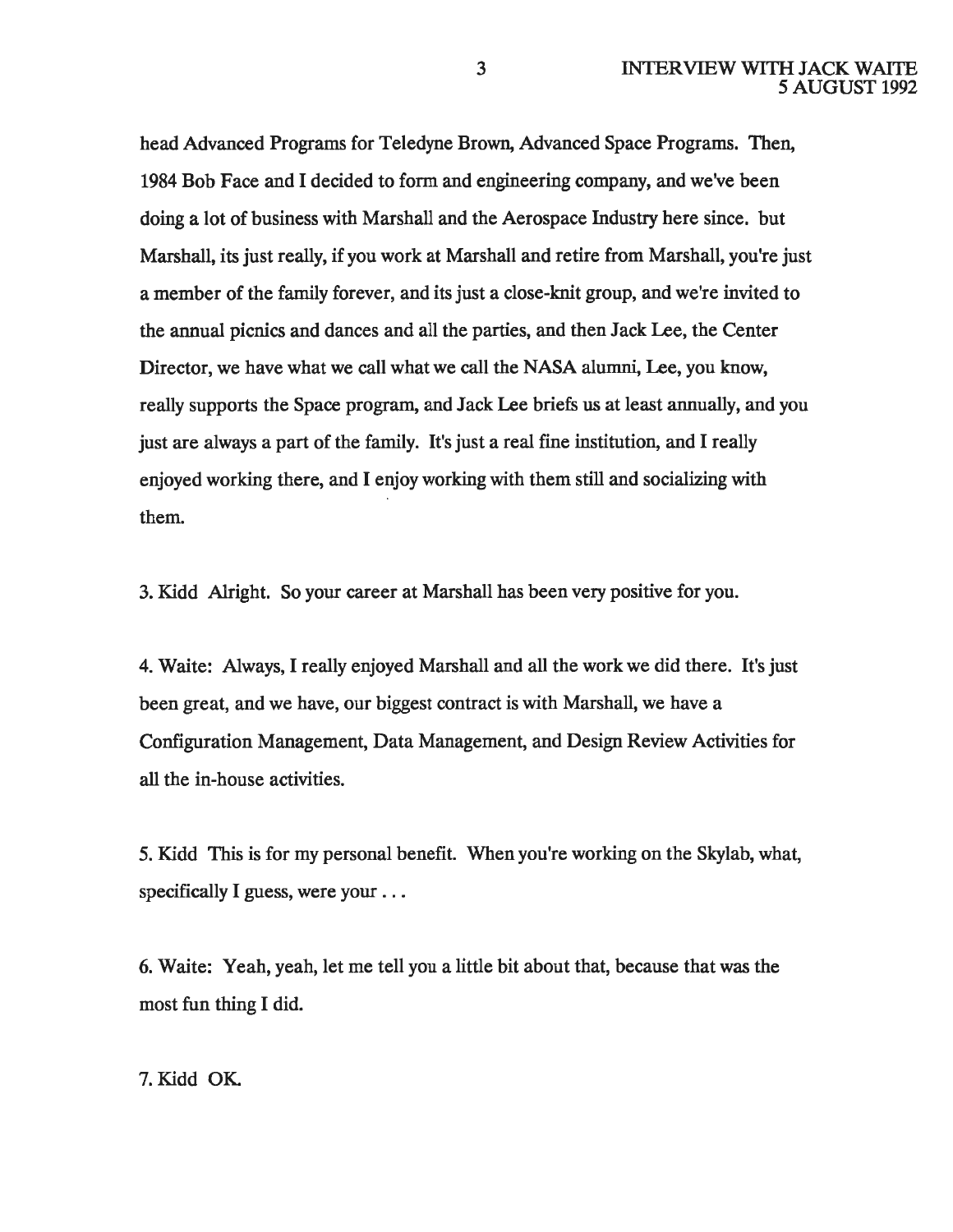8. Waite: We had over a hundred Huntsville investigators and co-investigators on Skylab. We had a lot of different experiments on Skylab, and a lot of the things that you have now, is all, we're getting that from the long duration shuttle flight. Well, we had a 28-day mission and one that was supposed to be a 56-day mission, I see Owen Garret quite a bit, and you need to talk to Owen if you haven't. Dr. Owen Gary is the Vice President over at Teledyne Brown. Owen was one of our, he was the science, on the first - second Skylab Mission, he was the Scientist astronaut, and just a tremendous person, and well, what we did, we were responsible for, my office was responsible for the development of all Marshall Skylab experiments and the integration of all experiments, because we had some JSC experiments, we had some Langley experiments, and we had some air Force experiments, but we had, we worked, my office, I had an experiment integration engineer for each, assigned to each experiment, and sometimes the experiment would be small, and you might have two or three assigned, but responsible to work with the Principal Investigator, and see that the experiment could interface with Skylab. Make sure that no failure mode could jeopardize the safety of the primary mission of the crew. We worked with them, even if it was not a Marshall experiment, worked with them any way we could on a consultant basis to help them with the development of it. Now we developed in-house at Marshall a lot of the, a number of the bio-medical experiments, you know, like the, we built in-house there and all, Bob Swinghammer was very heavily involved, involved still out there, but we built the Urgometer, we had a very sophisticated Urgometer where you could check out the metabolic rate and everything. They had a lower body negative pressure experiment where you had a band around and you could evacuate the lower part of the body, so they could study, we were quite interested in the effects, you know [? 113] in long-term in space and reentering, and I'm trying to remember the longest Skylab mission, but uh, we had one that may have gone over, I know we had one 128 days, the third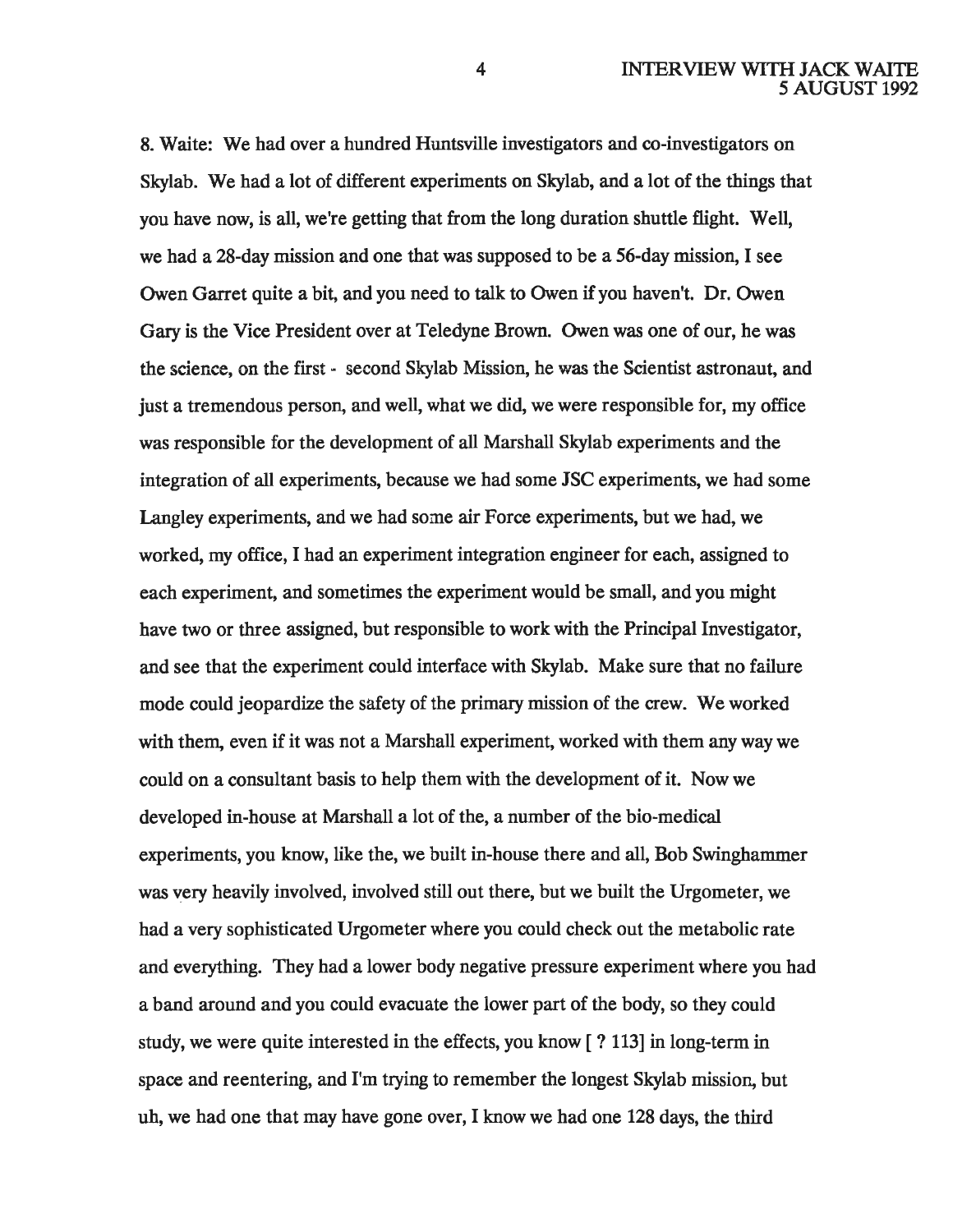mission, I'll try to get a little more [?115], but Skylab was a real interesting one. But another, we worked with all these Pl's, Principal Investigators and co-investigators with all the universities, and it was one of the most interesting things in the world. They are wonderful peoples, and scientists are sometimes quite different, I'm, my oldest son is a Ph.d. Space Physicist, and they, they're just great to work with and a little different.

But another thing we did on Skylab that was a lot of fun and just really made you feel that you had really accomplished something. We had a competition nationwide for student experimenters, grades nine through twelve, and we had the National Education group make the final selection, and they selected twenty-five Skylab student experiments. We got them here to Huntsville, and worked with them on the development of their experiments, and then back for our design reviews and built their hardware for them here and all, so that there were twenty-five, and there were all sorts of experiments, Jeane Leaventhall, for example had, she was studying UV, ultra-violet radiation emissions from Jupiter. We had everything from, we had some bio-medical experiments, we had, I'm trying to think of whether it was mice or whatnot, but you know, some, I'll give you some literature on Skylab Experiment Program, but Jeane and I had them down and their families in our home several times, and the children and their families were down at the Cape for launch, and then we had, I guess, our fifteenth year Skylab, what we call a Revisit, invited everybody back to Huntsville, and then had a big program, and we, I had been staying in contact with all the students all the time. Jeanne Leaventhall ended up with a, she is a neurosurgeon, and one is an astronomer in Hawaii on the Big Island, Hamilton. So we have tried to keep up with them over the years, and we are having a Skylab Revisit the twentieth this next year.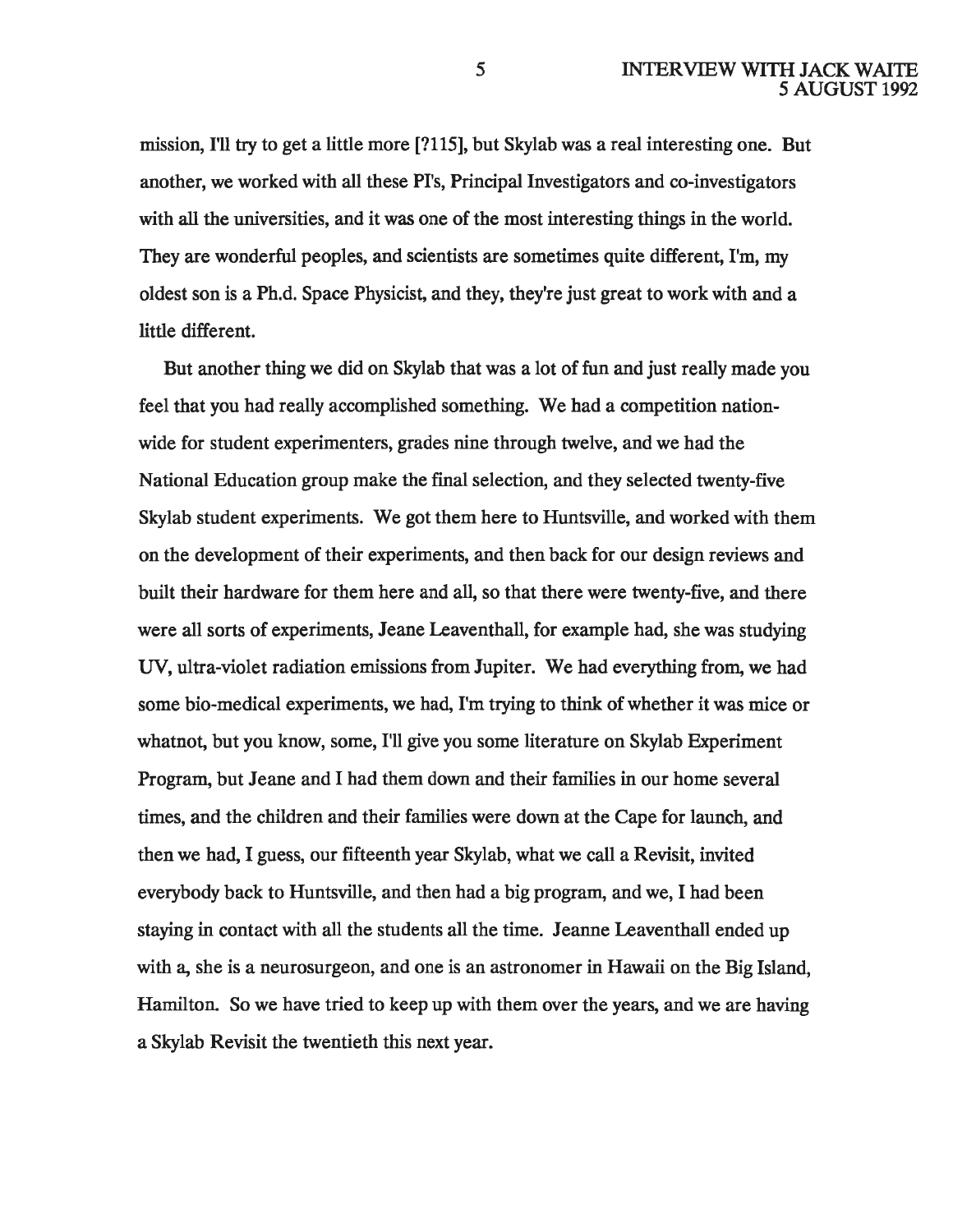9. Kidd Oh that will be, gosh, all the students who had experiments and then all the management team.

10. Waite: Yeah, and we'll try to get everybody here. I'll try to, I've got a couple of books and I'll see if I've got them here. H I do, I'll loan them to you, so you could, you know, I'll get them back from you sometime, but Skylab Experiment book and maybe one on the students.

11. Kidd OK. Alright. I appreciate that.

12. Waite: But we had a lot of fun, and I think it was a real good thing, that Skylab Student Experiment Program. But see we had a lot of interesting experiments. We had one where, you need mobility when you do extra-vehicular activity, EVA, and we had a backpack experiment we called, I don't remember the number for sure now, but anyway, we had a backpack experiment where the astronaut flew around inside the workshop, the Skylab workshop, and then that was later developed for pulling in for EVA. But see, the workshop was, we started off Skylab, we thought, we started off Skylab, we were going to use the Saturn lB, you know the moon vehicle was a Saturn 5. The Saturn lB was a smaller vehicle, it was twenty-two feet in diameter, but the upper stage on the lB was hydrogen storage, you know the hydrogen tank was extremely large, and that was, it was that tank we used, and we were first going to put some scars in it, you know, some fissures, and then take everything up in what we called the air-lock module and multiple docking adapter, and then we were going to launch it into orbit with a Saturn lB, which had eight H-1 engines 188,000-pound thrust each, but it had a, I don't remember the exact capability the low-earth orbit, but maybe 50,000 pounds, something like that. So we started off and then the moon program was so successful that a Saturn 5 became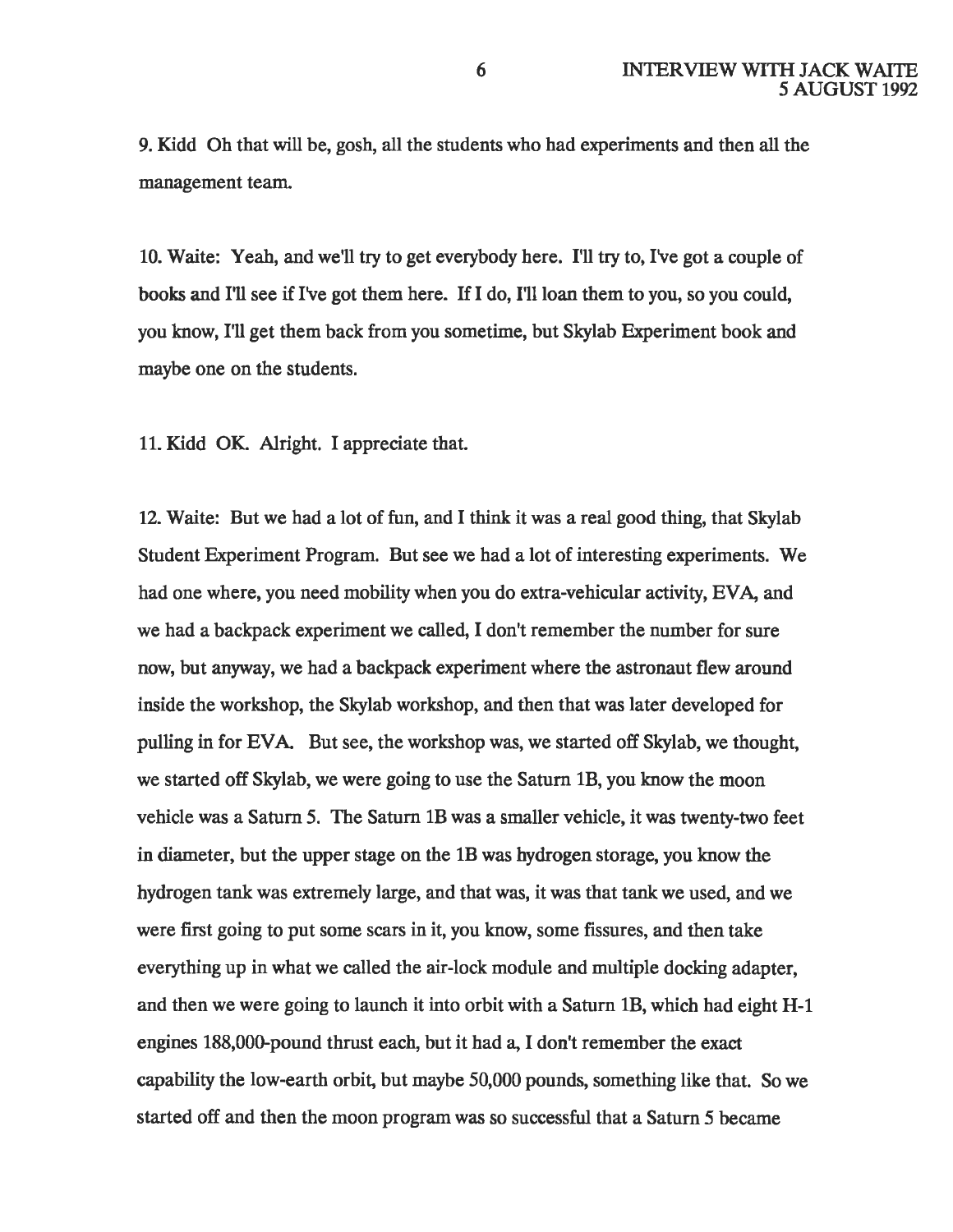available, that was the F-1 engine, and 5 F-1, 1.6 million pounds thrust each, 250,000 pounds capability load, low-earth orbit. So the orbit we went, Skylab launch was, you know we had orbited something between 150-200,000 pounds, so we, instead of having what we call the wet workshop, where we were going to use it as a propulsion stage and have hydrogen in that tank, we just, with Saturn 5, we just went two stages to orbit. Saturn 5 was three stages, and the third stage was the S4-B stage, and we used the third stage, non-propulsive, and just built it up into the Skylab Workshop. It was twenty-two feet in diameter and it had this large hydrogen tank that was totally outfitted on the ground with all the experiments and all, of course you can go over to the space and Rocket Center and go through an engineering model, have you ever been through it?

13. Kidd I think so.

14. Waite: You'll see the lower body negative pressure experiments, you'll see[? gometry 196], you'll see, we developed showers for, you know, taking a shower is sort of an interesting thing, we had a human vestivular function, one of the experiments where we would spin them around in a chair, a human vestivular function, but anyway all those experiments are there. So all that was outfitted on the ground, and then the uh, oxygen tank was really used as waste disposal, you could say it was a septic tank. If we had, we had an airlock, so any trash and all was disposed of into the, what would have been an oxygen tank if it had been a propulsive stage. That's just a little bit about Skylab, but it's been a real interesting program, and it was, no doubt, our first Space Station, and it was quite a large program, and you, there are, some of the astronauts, well, just a little bit how we work. For every mission they, we had, I had a focal point to work with from the astronaut chronol experiments. They worked with us always through on the experiments on that particular flight. I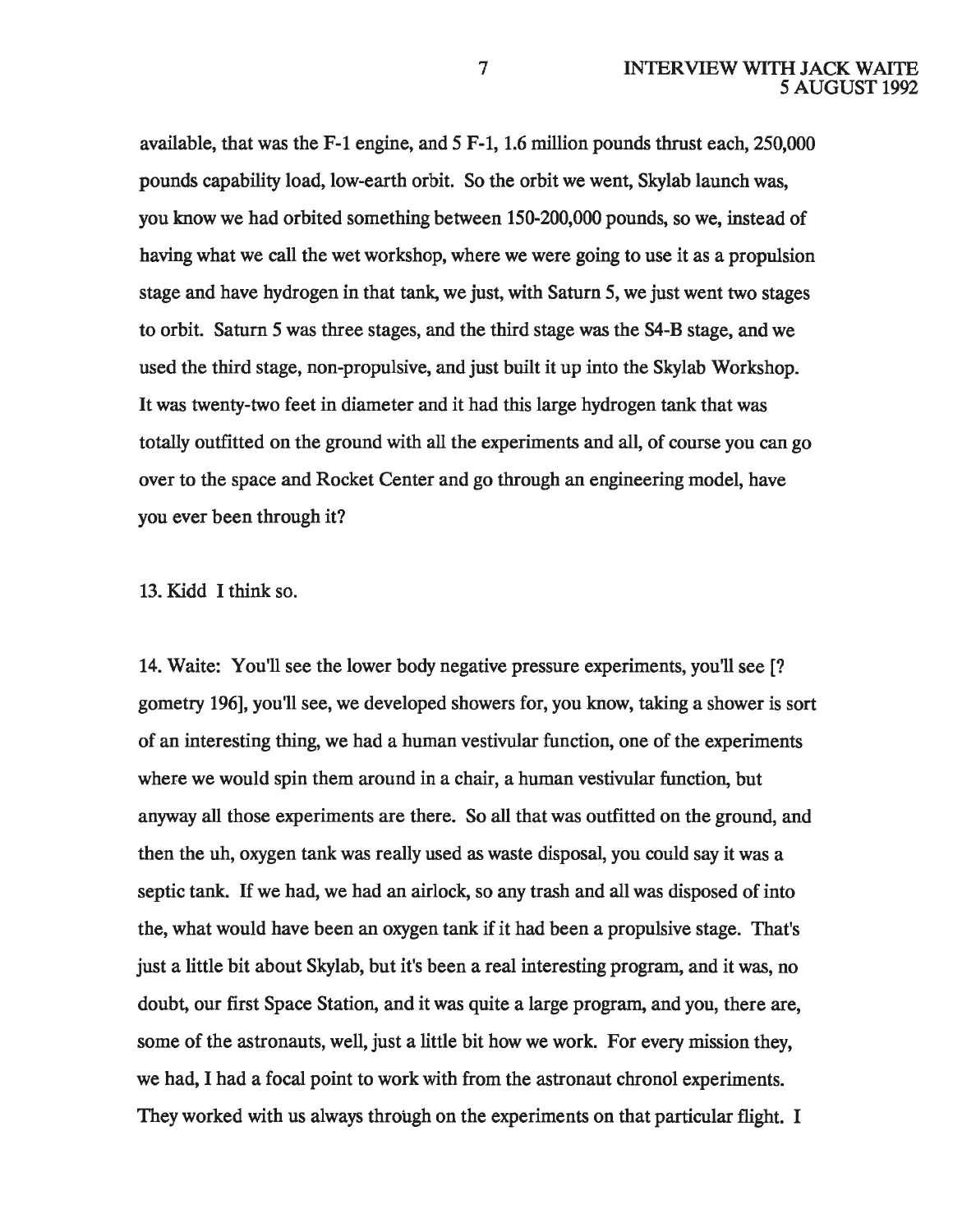mentioned Owen because Owen worked with us extensively on the second flight, but we had somebody on each of the flights there. Let me let you ask any questions, and then I'll just see what books I have here that I could load you to look at.

15. Kidd OK, One of the things, especially I guess with the Skylab that we're kind of interested in was what exactly was the relationship between Marshall and Johnson during this period? When you're talking about doing experiments, was there a degree of competition between them or ...

16. Waite: Yeah, let me go on to that a little bit, but the expert on that thing is Leland Belew, who was my boss on Skylab, the Project Manager. When we first started out, there was a lot of competition. We started having what, I guess, first time we ever had them, we'd have hide-away meetings, and the main ones involved, you know there were some Langley experiments and Lewis experiments and all, but the ones that, other than furnishing individual experiments, we had Johnson Space Center, and Kennedy Space Center, and Marshall. From the experiment side, we started having, not very often, but we started having hide-away meetings where we'd get together and for several days, just work problems. You'd be there together at a hide-away meeting somewhere and working the various problems, and we got to know each other and trust each other, and it just started working really good. We worked very closely with the medical people at JSC on the medical experiments we developed. We had a major contract with Martin Denver, and I had a group supporting the work we did from Martin Denver, and also Martin Denver built some of the experiment hardware. But just overall, it was very competitive at first and it started out that we worked quite a bit on roles and missions, and the thing that really probably helped a lot, if you looked at a space lab mock-up, let me get just a couple of things here.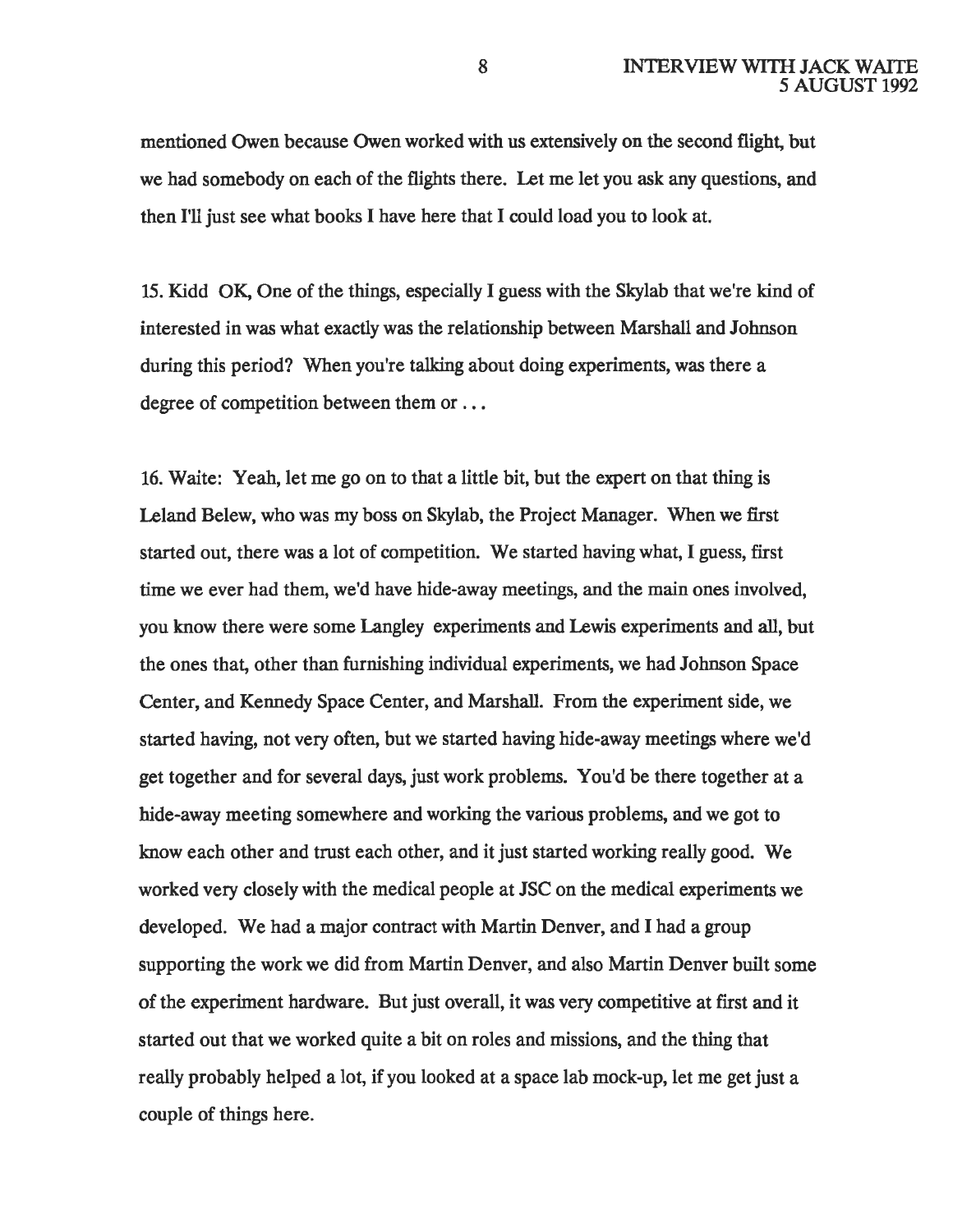17. Kidd OK.

18. Waite: Glad to bring you some in, but I don't have anything with me. [Knock at door] Come in.

Unknown: Jack, I'll see you later, I'm going to pick up some information.

19. Waite: You'll be back in? We'll go over it together.

Unknown: Right.

20. Waite: Ok, fine. This is a fragment of one that re-entered, a little piece that they sent us here. We had a rather major problem when we launched Skylab. We thought we'd lost it for a few days. These are solar panels, and there should have been one on the other side.

21. Kidd Ok, is that when it didn't open up, or something?

22. Waite: Well, what happened was it didn't vent properly and when it, during the ascent, you had pressure in a little compartment there, and the vent didn't work properly and the, as you got into the vacuum of outer space, it just blew off and we lost the whole solar panel, and it blew a lot of the protective thermal shield here. I guess we worked around the clock for probably three days without sleep trying to get everything oriented so it wouldn't overheat. Now we had made a decision just a month before launch, this is a solar experiment, the Apollo Telescope Mount, it had about five solar experiments. Up until a couple of months before launch, this had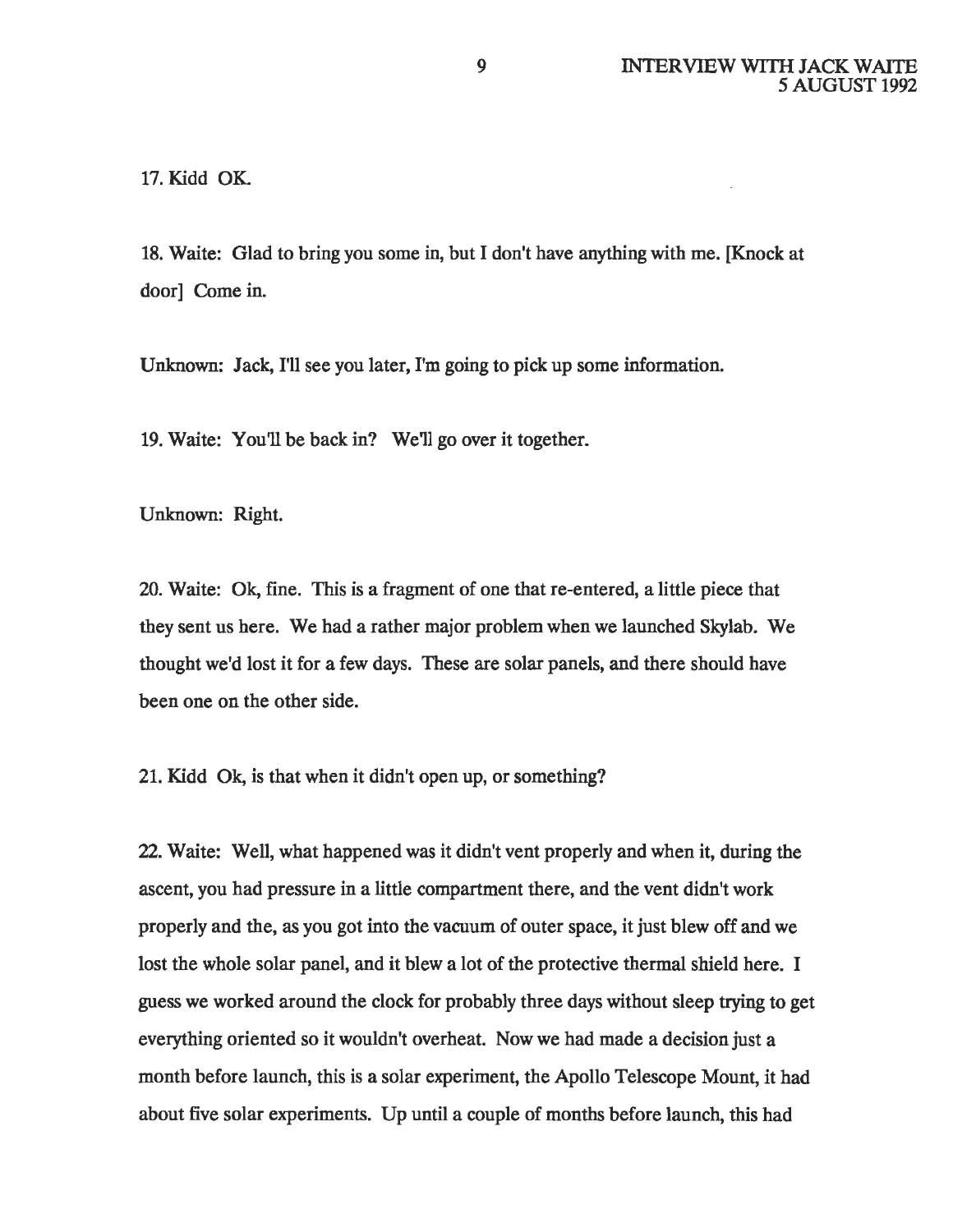it's separate power supply and the workshop had a separate power supply. Knowing that, with a loop, we might get into trouble, something might go wrong, we'd better inter-connect these, and we did. And it saved Skylab, because we lost this but we still had plenty of solar power with this plus this, and we also sent up some, on a, when we sent the crew up, we sent a thermal curtain, and you know, where the meteoroid shield had blown off and the insulation, we actually, the astronauts EV A'd and put a thermal shield around it. But I was going to mention, you asked me what kind of conflicts there were between the Center's. When it started out, there is a multiple docking adapter down on this far end, and you can, you know you had, i don't remember how many ports, one on the end, at least two more, and I can't remember, at least three ports. We never did have over one vehicle up there at a time, but we had multiple ports. Marshall always had the responsibility of the MDA, multiple docking adapter, and the workshop itself, but there was an airlock module that was pretty much the brains of everything that was in between the multiple docking adapter and the workshop there. It had all of the controls for the environment, the environmental controls, and power circuits, everything was controlled from the airlock module. That program was contracted from JSC to McDonald in St. Louis, and the multiple docking adapter, that was a JSC contract on the airlock module. Marshall had the multiple docking adapter contract and it was also at McDonald. Now somewhere in this time, Douglas Aircraft Company and McDonald combined, and you have now McDonald Douglas. But Marshall was developing the workshop and outfitting it, Marshall was doing the multiple docking adapter, and JSC was doing the airlock module, and they had direct responsibility for some experiments, like Earth Resources Experiments, and so. As we went along, JSC got more and more interested in the shuttle program, and finally got to the point where early in the Skylab program, fairly early, they just said, "Look, Marshall, we are so snowed with Shuttle development, why don't you just take over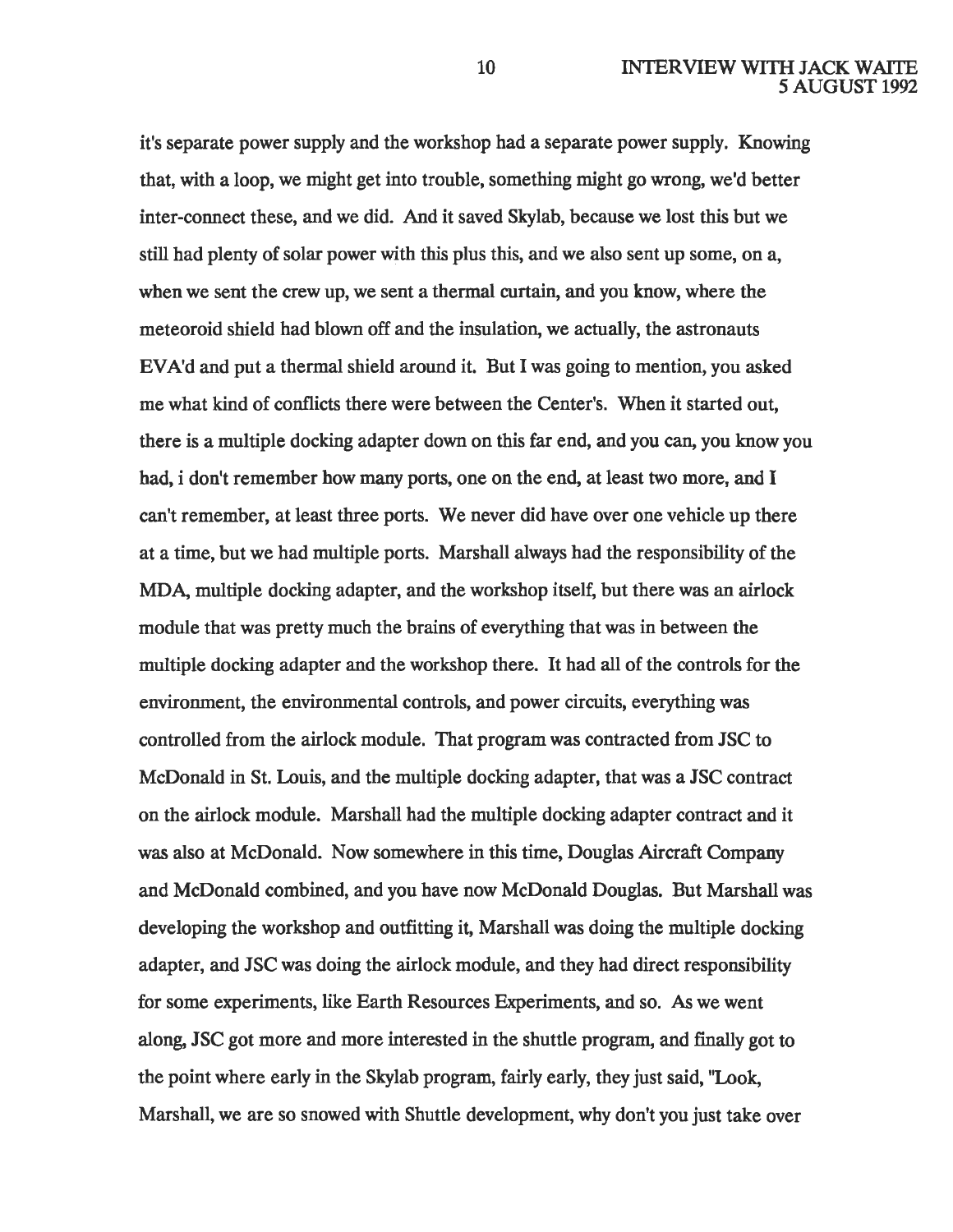the airlock module. You already have the multiple docking adapter at McDonald." So we did. But it started out a lot of jockeying and fighting at first, but finally ended up to the point where we had such harmony on the experiment program, no problems at all, and JSC was so busy on shuttles, they even had us manage the MDA and the, the, what did I just ...

23. Kidd The airlock module?

24. Waite: The airlock, right. So Marshall ended up with, basically, the total responsibility, other than of course, Mission Offices is always at JSC. The Earth Resources were all at JSC, and they were heavily involved in the medical, and some of them, one or two of them were developed there, and the others were developed with very close coordination with them by Marshall.

25. Kidd On some of this, how much of the Skylab stuff that I guess Marshall was in charge of, how much of that was in-house, how much was contracted out?

26. Waite: It ended up really, as far as any in-house cutting of hardware, that was basically zero. The Wet Workshop Marshall was doing in-house, you know, where we were going to launch it on a 1-B and the propulsive stage was going to be [pasivated] but after we went to the Dry Workshop, I don't remember anything. A lot of, a lot of involvement of Science and Engineering in the design, the design reviews, the testing, and everything. Heavy involvement with the contractor from Science and Engineering at Marshall, but I believe all of the hardware was with a contractor. The Workshop was McDonald, as we ended up, McDonald Douglas, and now the multiple docking adapter and the airlock modules, and ...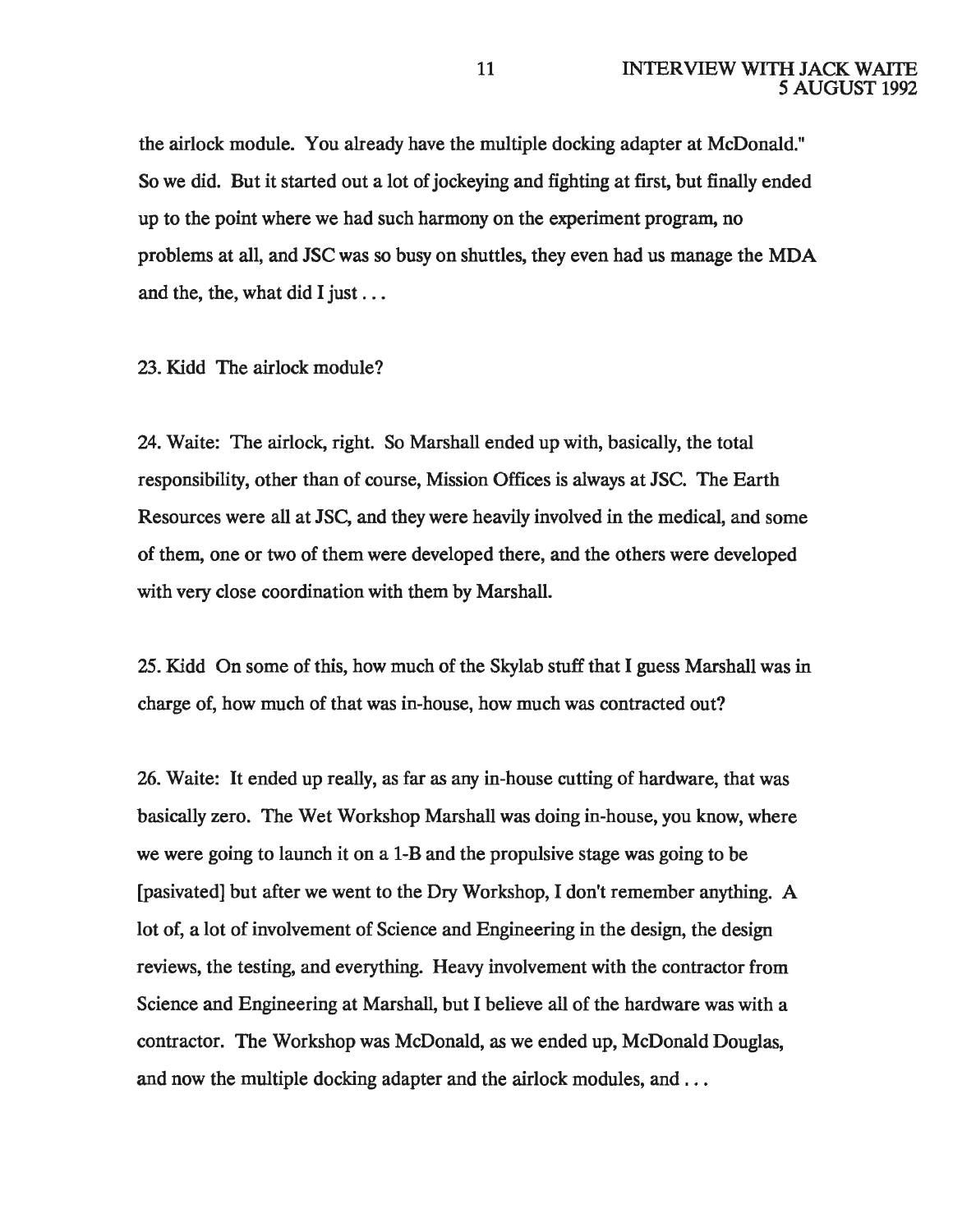27. Kidd Do you think more should have been done in-house, or do you think that this was a good relationship?

28. Waite: It was a good relationship, and Science and Engineering was so heavily involved in the design.

29. Kidd It wasn't like there was no connection between Marshall and the contractor? You all were still working together?

30. Waite: We had working groups and panels, and the final technical decisions of there were with, you know, Marshall Science and Engineering in the Project Office working together. We had an arrangement where we had, on all programs when I was working out there, and probably still do, we had a Chief Engineer that was out of Science and Engineering, but co-located over with the project, and if we needed, any resources that we needed from S & E, we went through the Chief Engineer for those. But I think it's probably a good thing every once in a while on a smaller project that involves sort of every aspect but not such a monstrous project, that you do it in-house. But its varied, we tried to do, I worked out there thirty years, over thirty years, and we've started a lot of things in-house, but most of the time, we ended, ultimately went to the contractor. But we were heavily enough involved, a sort of von Braun's philosophy, and we tried to follow it through, we wanted to have the capability of doing anything, but you really want to carefully select programs you do in-house, you don't want to try to manage something you don't really understand. And to really understand something you need to do the total job, so you have to carefully select those. I think Marshall has done a fairly good job of that. You know, they did a lot of more of this Apollo Telescope Mount in-house than, you know, hands on type things, now that was a big program. From over the years,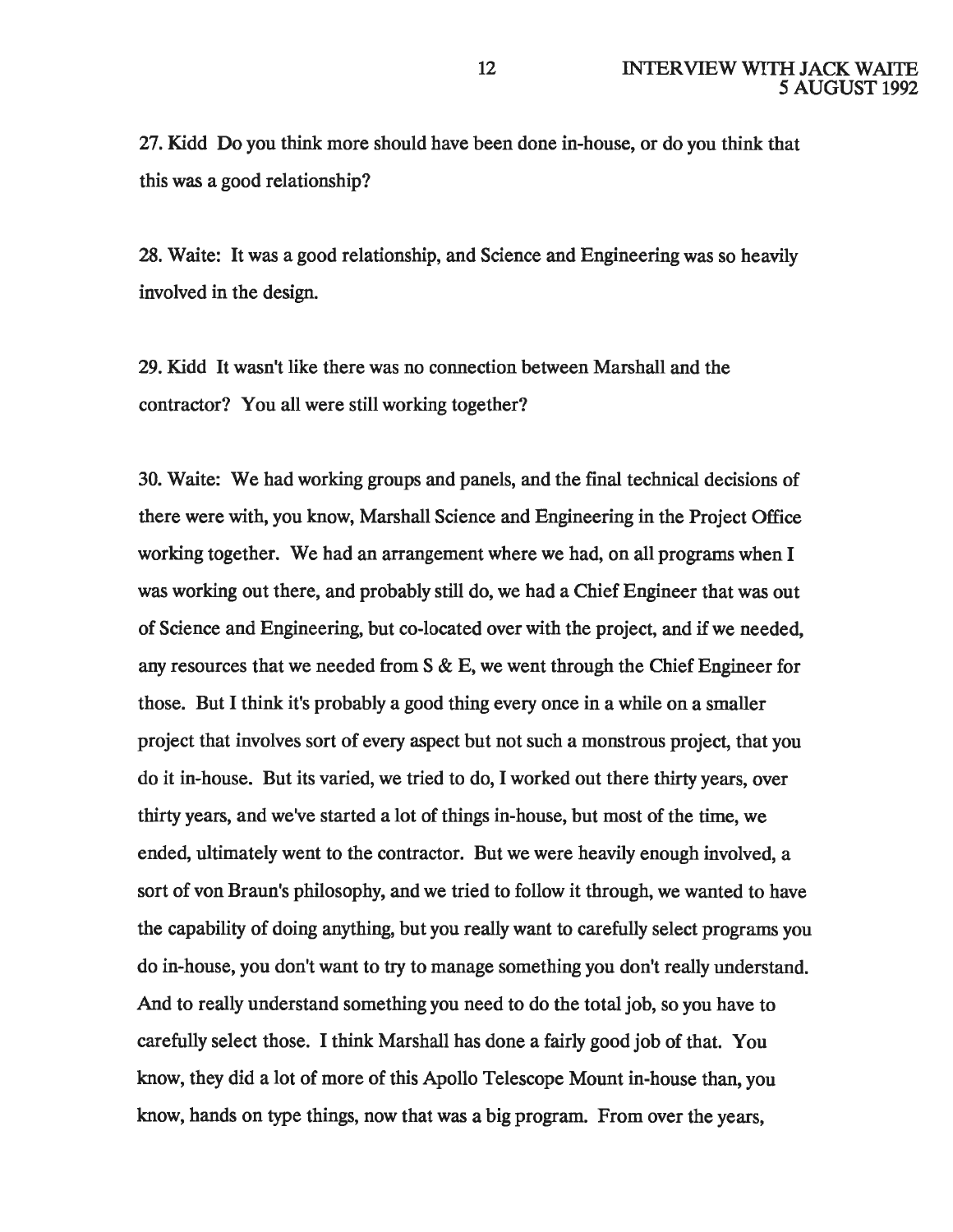they've carefully selected, the Wet Workshop, the workshop itself, all the initial design was done in-house, and then turned over to McDonald Douglas, and Marshall continued working with them real closely. But some of the people that were involved in about every decision that was ever made on Skylab, Leland Belew, and we had several program managers at Headquarters that managed all the activities of Marshall, JSC, and Kennedy on Skylab, and, but the final, well, we had the, he was here for this Space Station not to long ago, I can't think of Bill's last name right now, but he was the final Skylab manager for the last several years of the program. Uhm, I'll give you his name.

31. Kidd Ok. What do you think were the legacies of Skylab, or more specifically the lessons that were learned?

32. Waite: Well, you know, we did publish a document one time on "Lessons Learned on Skylab." One that's still working out there that stayed on the program and finally published the "Lessons Learned" was Rein Ise, out at Marshall. You ought to talk to Rein, definitely.

## 33. Kidd OK.

34. Waite: Now Rein also, on Skylab, managed the Apollo Telescope Mount, which was, this was going to fly separately with commanded service modules, it started out that way. It was finally mounted on this, and these were folded up, and this is a hinge, and it was launched this way with a shroud over it, and then after the shroud was ejected, it tilted up. But this was a rather major activity here, this Apollo Telescope Mount for the Solar Experiment Program. Rein managed that and then Rein stayed with the Program after, you know, all of the flights were over, because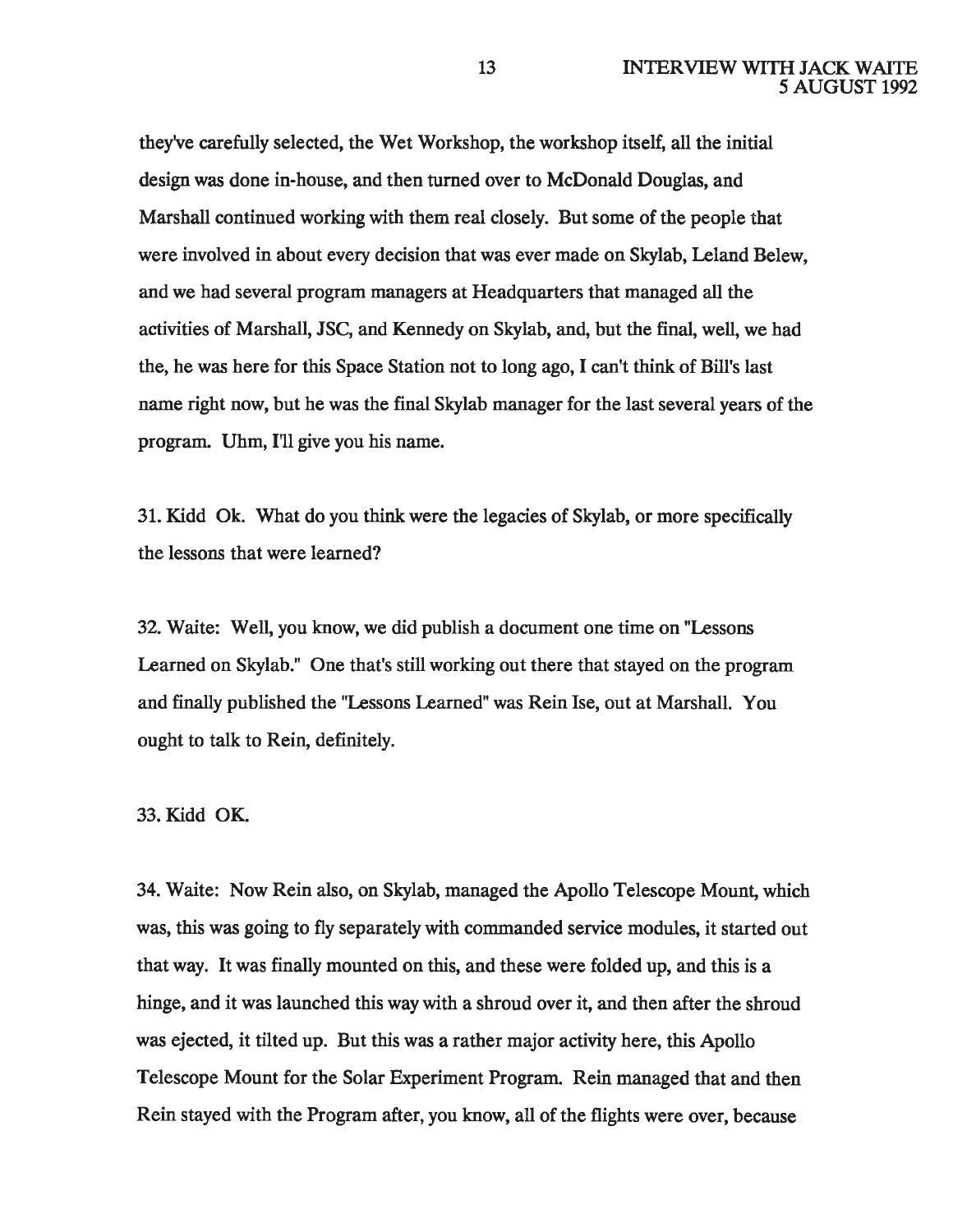you still have all the data to be evaluated, all the scientific data and everything, and Rein stayed with the program til the end. A lot of us have inputs, but Rein published "Lessons Learned" document from Skylab that I'm sure he'd be glad to get you a copy, and I'm sure there would be one in the library, but it would be really good. But, oh, you know, there were several things that uh, uh, I hadn't thought about in a long time. Probably from the experiment side, some things we learned real fast. You know, we started out and I hired through Martin some medical doctors to interface with the medical doctors at Marshall, a Ph.d. astronomer to interface with the astronomers, whatnot, and we soon learned that they didn't need help with the science, and they didn't need, in their field, they needed a good Systems Engineer to interface with them, so we very soon on the Skylab Program, we had a group of real top-notch systems engineers that worked with, you know, lot of times you have some of the best scientists at some of the small universities, and the NASA documentation would scare them to death, so we had an experiment integration engineer that would go there and work with them, and help them generate the required documentation. It's, there's just a certain minimum amount of documentation you've got to have on a big program, but you can't burden brilliant scientists at small universities that just doesn't have that capability to generate requirements, experimental integration documents and whatnot. So, we had some systems engineers to interface with them, and were sure that they developed experiments that could be integrated on Skylab, for instance, all the resources required operating experiments, and we did a lot of work, Marshall had the first neutral buoyancy thing, I don't know if you've ever seen the thing, but about the best thing to simulate activities at zero-G is to put on scuba diving gear and getting in the neutral buoyancy tank. We had the first tank, Houston did not have one early on, even though they had all the astronauts, they had to come here to do all the, and we did a lot of that EVA, working out the procedures and everything on the EVA here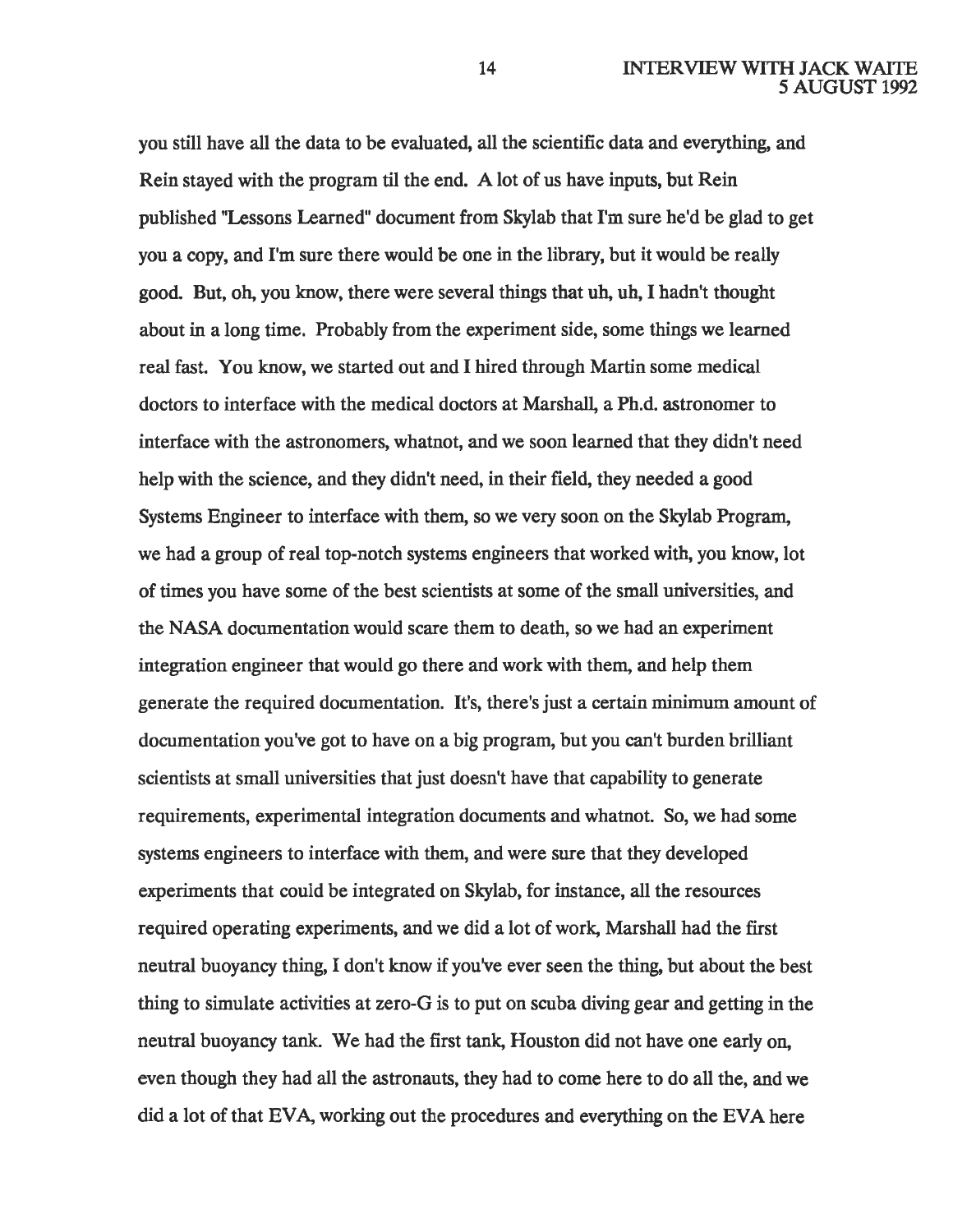in the tank. I remember one time, it's just a side-line but I thought it real interesting, Dr. van Braun was involved in so many things and he was so interested in everything, he kept in very good physical condition, and I remember one time we had a group of the astronauts in for the neutral buoyancy tank, and Dr. von Braun was a certified scuba diver, and he geared up and went in with them. And they were going through their activities, and you measured heart rate and all, and Dr. van Braun could keep up with the astronauts fine at that time, and when I was on the Advanced Planning Staff, von Braun took us with him when he would go on trips to Washington to the Center, not a good bit but occasionally, and we had a [? bi-count 867] then, it's a turbo prop Rolls Royce, turbo prop, Marshall had a little bi-count plane, nice little plane, held fifteen people or so. Von Braun would always take off and then come back and join.us, but then he'd go back up and land it. He was a very good pilot, you didn't feel it at all with him flying the plane, very good, just a very unusual person you don't run into many times in a lifetime.

35. Kidd I don't think, there won't be another man like von Braun to come around, you know, I've heard many, many, many good things about him.

36. Waite: Yeah, yeah, he was very unusual. Now von Braun was just a real dreamer and always thinking about what you're going way out, ...

37. Kidd Yes, he was always planning for the future.

38. Waite: And he had a deputy that was just a real hardware-oriented, conservative mechanical engineer, Dr. Eberhart Rees, and they were the best team there ever was. Dr. Rees is, I see he lives up on Monte Sano, still active. Last time I talked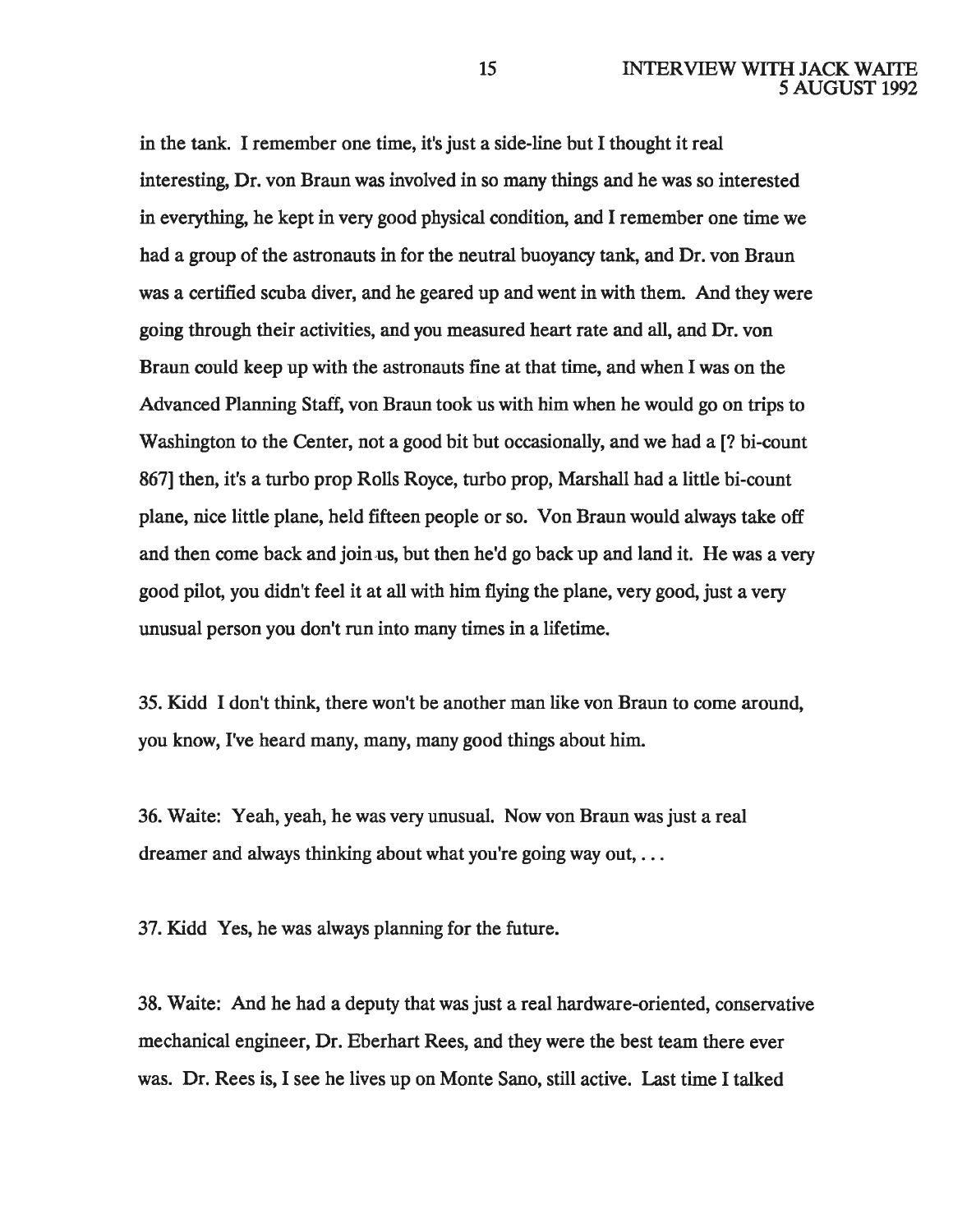with him, still playing golf. If you could get a chance to interview Dr. Rees, it would be good.

39. Kidd I'm almost positive they have, I'm sure he was one of the first ones they interviewed.

40. Waite: Yeah, and Leland Belew, for sure. Bill Snyder was the Program Manager, William Snyder, at Headquarters, I was trying to think of. He, I think, is just recently retired again. He was having some, I saw him about two weeks ago when we had the Space Station here, he was having some cancer surgery, probably has had it, I need to check on him. But that was the most fun program anyone ever worked on, and it took a long time to get everything started and everything organized, but it went real well. And you know the was they operate, we worked very closely with the astronauts on experiment development and trained them in the operation, and they knew all about the experiment, worked very closely with us, and we worked up the training program for them on all the experiments, and then during, they were involved in all our design reviews, and they then, when we had the mission, I was down at JSC at what they call the, I'm trying to think, anyway it was the Mission Ops area there, and we had three shifts there. We had a planning session, a general planning session, trying to timeline everything at night, and then a detail planning session, and then of course the implementation of, and during the daylight hours at JSC was when we were working it. We would have a conference with the crew every day at a specified time to go over problems they were having and solutions we'd come up with and whatnot. One of the first things they did when they got back we'd have probably a full-day crew debriefing where you just really learned so much about what went on. It was almost as good as having been there, although I'd still like to fly, like to be an astronaut. Anything else? There are a few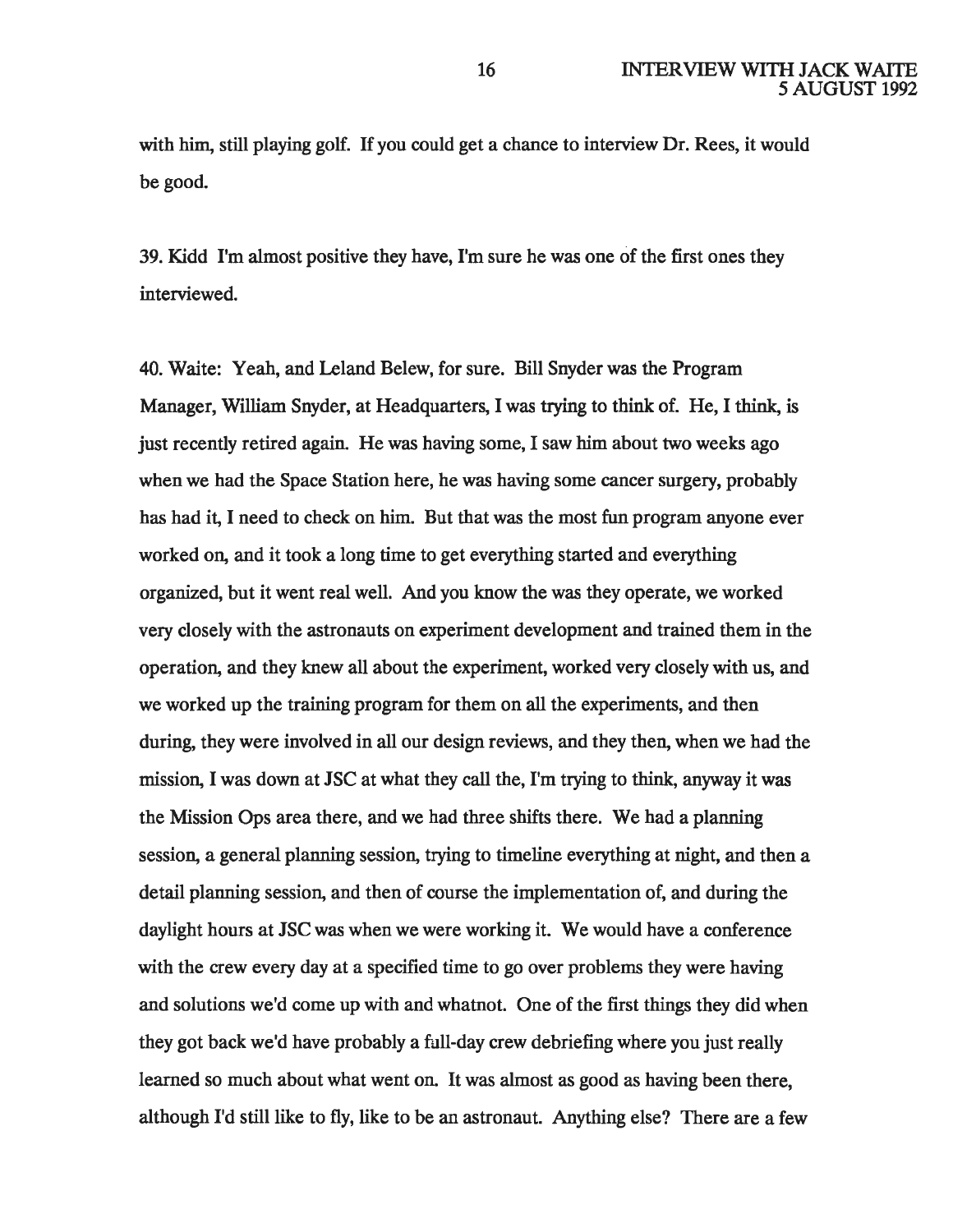books and if they're not available in the library, call me and I'll loan you my copy. There is a volume on Skylab, a thick volume, that Leland Belew, Bill Snyder, and several others edited. There is one on Skylab experiments and then we have one that's strictly on the Skylab student experiment program. All those are available out in the library and I think would be real interesting. And then also lessons learned from Skylab.

## 41. Kidd OK.

42. Waite: Now then, you asked me about some of the lessons learned. I spent every night for several weeds furnishing inputs into Rain lse. After I was out of the Skylab program, I went from that on to Atmospheric [? 613] in Space, AMPS, Atmospheric Magnespheric [613] in Space, but Rain Ise was pulling together all of the data evaluation and all on Skylab for "Lessons Learned". I think one thing that we definitely, over the programs we worked on, you need some contractor that has the over ... [turn tape over 623]

... for example, even though the program went really good, I think it would have been better, for example, the last one I managed was HEAO-B, High Energy Astronomy Observatory, the x-ray Astronomt Observatory. American Science and Engineering developed the payload and then the overall space craft and integration was TRW. I though it would have been better had TRW sub-contracted to AS&E so the government didn't, I never was real thrilled about what we called "government furnished equipment." I think you ought to give someone a total job, the prime contractor with the total job and keep the government furnished equipment at a minimum. What I mean by government furnished, the government didn't necessarily have to build that but the sometimes separately managed a big piece of the program and then would furnish it to the prime contractor.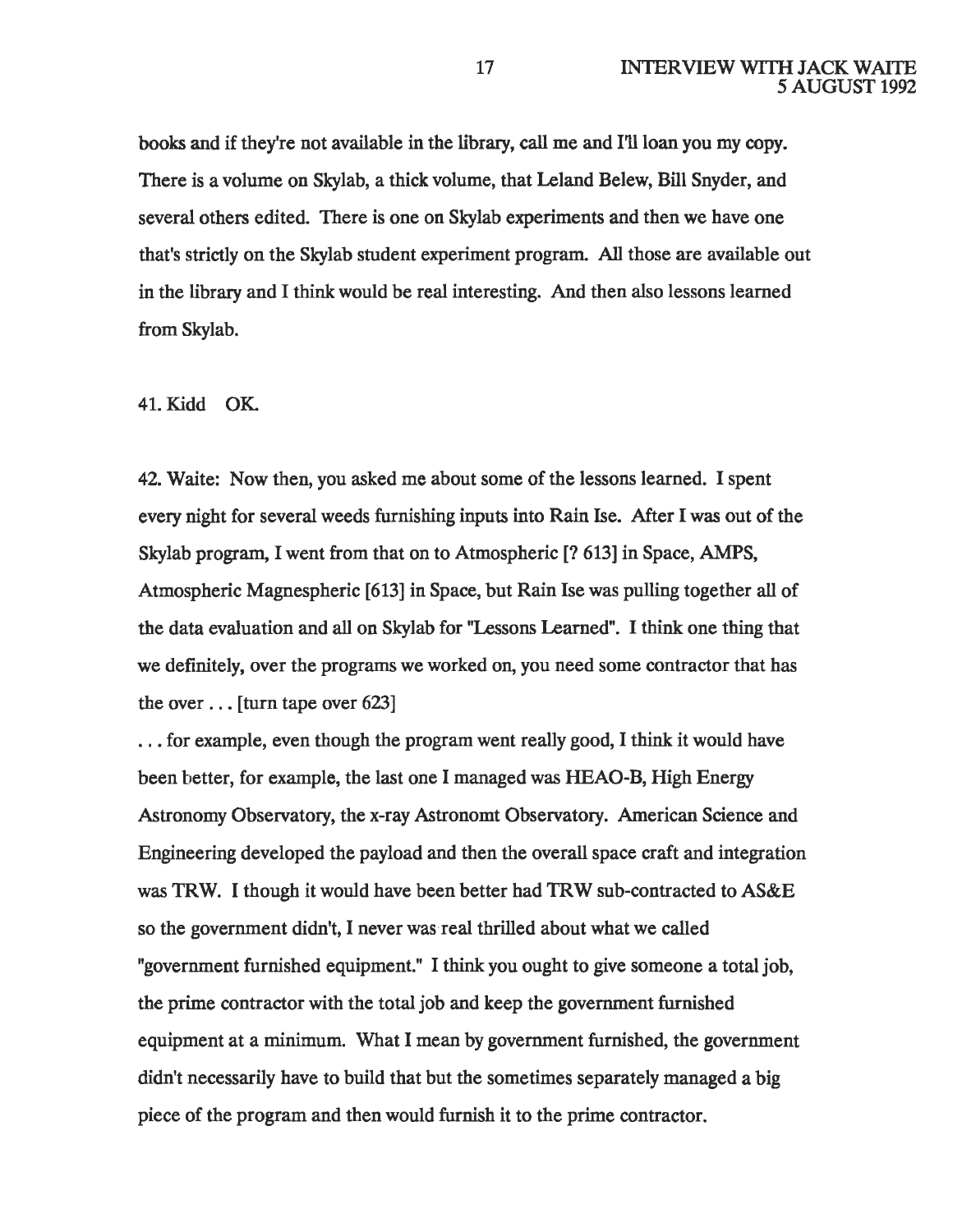43. Kidd The prime contractor, you're saying, should have been able to make that themselves instead of getting it from another contractor?

44. Waite: I always think just have one person, group to look to for the total responsibility for everything that's developed. You can't do that to the total extent. But we had three, and I decided I ought to retire after that one. HEAO, we had A, B, and C were totally successful. We did not have any significant failures, got all the data we were going after, were on schedule, and under cost. I decided it was a good time to retire. It might never happen again.

45. Kidd To switch gears just a bit. You were involved in the space sciences and this is just for my own information. Can you give a good layman's term definition to space sciences? That sounds kind of abstract, in a way.

46. Waite: We really just related it to everything that you can do better in space. A lot of the experiments, we wanted to go into space because you just have such a shield, sometimes it's not as good as we'd like, like the ozone layer and all. UV is really shielded. If you want to get above all the filtering of the earth's atmosphere, a lot of your astronomy experiments, your UV experiments, your gamma-ray. We did a lot of gamma ray, x-ray, UV, ultraviolet. So that's one thing. You want to get above that shield around the earth. The other thing you're trying to do [interruption] . . .

47. Kidd We were talking about space sciences.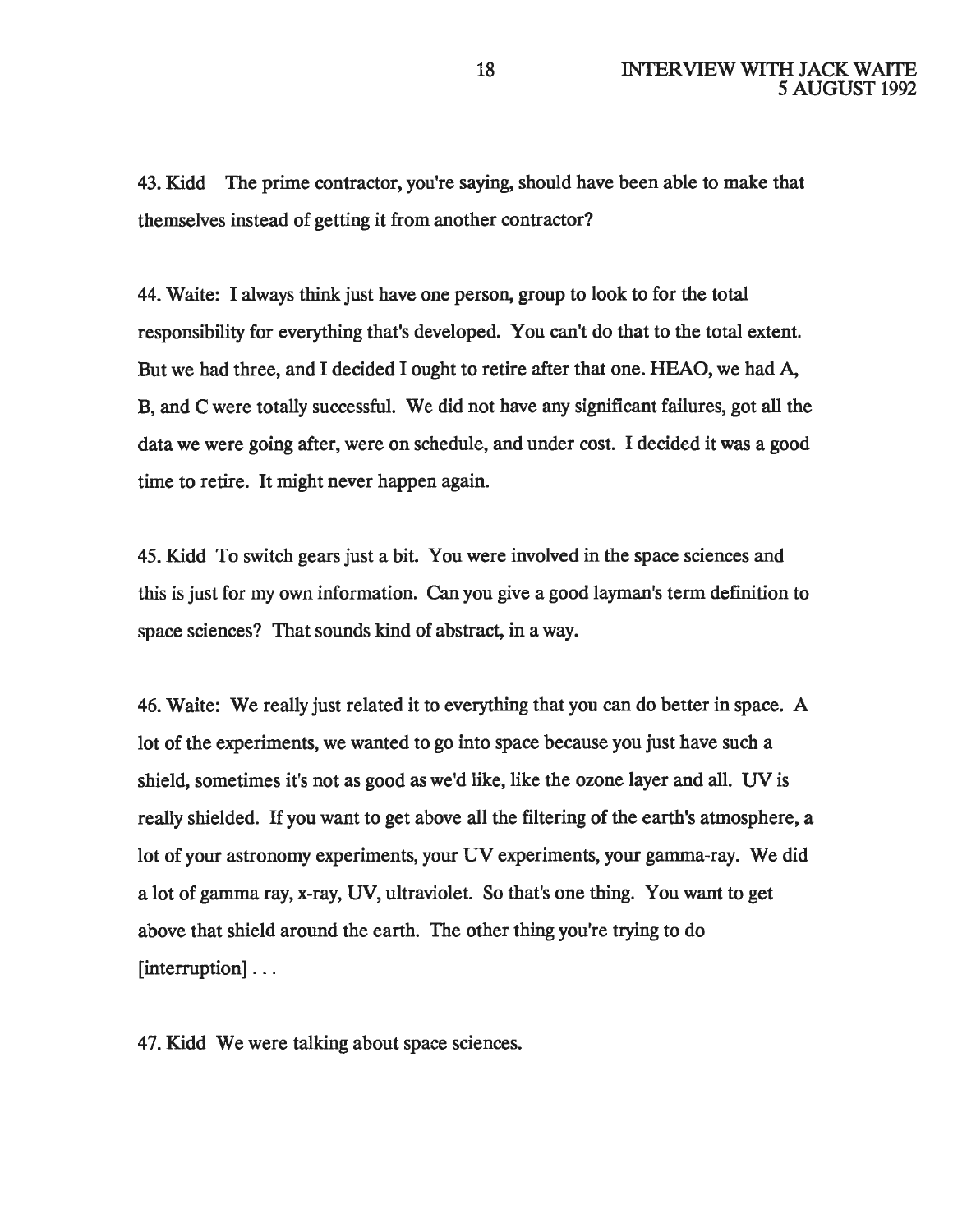48. Waite: The astronomy of course is one thing and another thing that I think is really going to be fantastic is what you can learn in zero gravity. We did a lot of work even on Skylab, we had one we called the furnace. We did the early crystal growth experiments on Skylab, the very early crystal growth. I think that's going to be phenomenal. UAB, we're bidding on a little job with UAB. This protein crystal growth in zero gravity is just a fantastic promise. I think that we're going to have some real breakthroughs, medical breakthroughs, because of the crystal growth work in zero gravity.

The other area that we did a lot of work on Skylab, of course, just a lot of medical research and you just learn a lot. They even studied some of the bed rest type problems. All the medical and astronomy and then just the phenomenal thing is the earth resources area. It is just fantastic what has been done in earth resources and communications. There are a lot of things that, especially during the development, it is great to have man in the [ loop ?67]. The astronauts fixed a lot of things on Skylab and changed their operating procedure and all. Now, there is so much that you can do unmanned because we've made so many advances in robotics. We learned a lot with man in the loop that now you can reprogram the software from the ground to change your procedures. I really enjoyed Skylab and man in the loop. I still though, we were able to do a tremendous of science and we were able to accomplish a lot with HEAO, which those were unmanned programs. I think there's going to be more and more activity that we can do with robotics. Space Station, you know the astronauts time, the scientist or the astronaut's time is so precious and so expensive that you still don't want the astronaut doing anything that's routine or mundane that could be done otherwise. A lot of activities, EV As, there's a lot of preparation for Extra Vehicle Activities, and I think Space Station, robotics will really play out a fantastic role.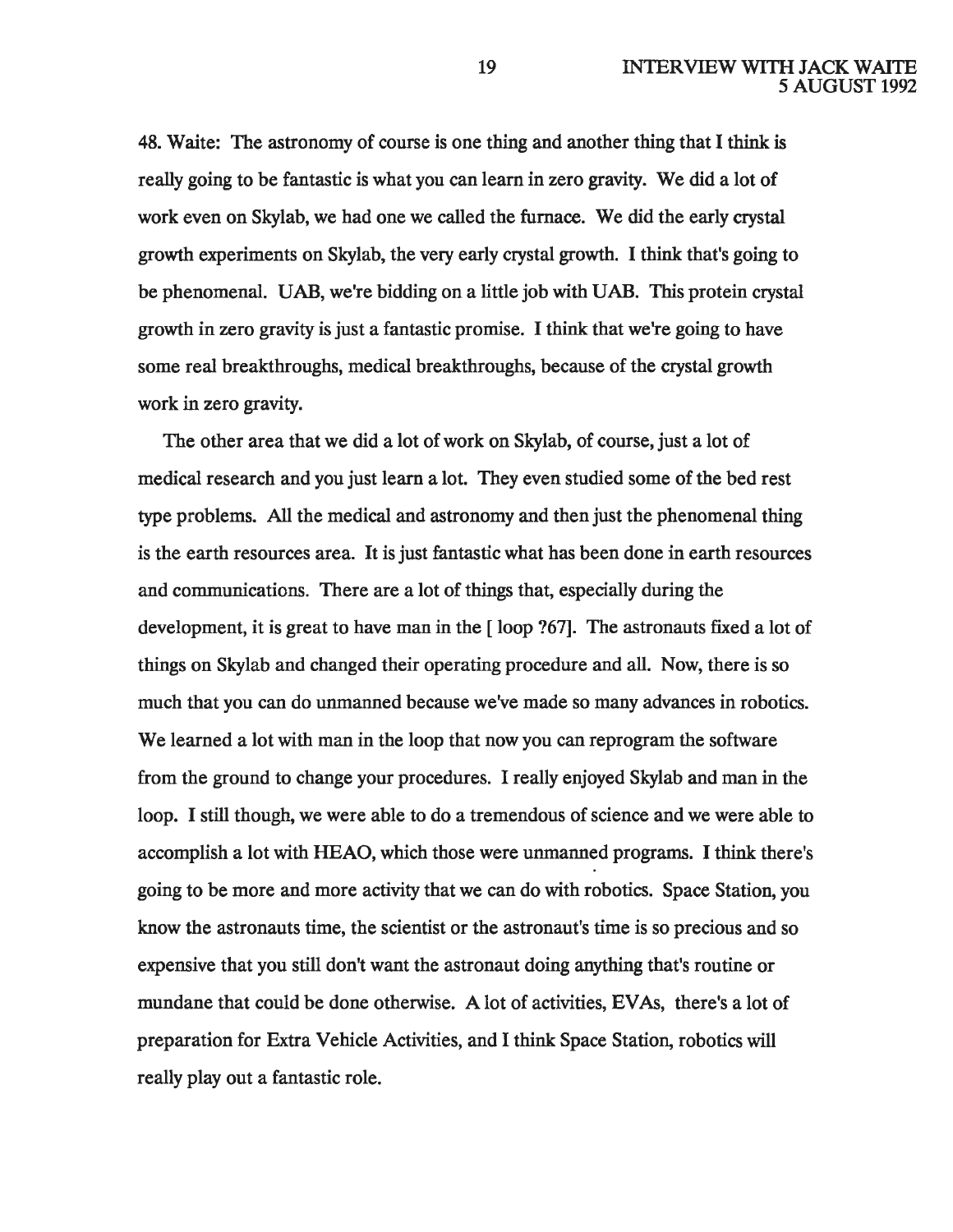49. Kidd Did you see a difference, we may have touched this earlier, the way Marshall managed its space sciences other than different Centers? Maybe its relationships with their scientists? Was there something that you saw that may have been unique about the way Marshall did that?

50. Waite: There are Centers where their primary purpose in life is science; Langley, science and technology, and Lewis to quite an extent. Marshall's major role has been in propulsion, but even so, they've always had a very good space science laboratory. It never was the primary emphasis on Marshall, but I think they've gotten good support.

51. Kidd You mentioned that Marshall always had a good relationship with their scientists?

52. Waite: Yes. And you know, it's a, I don't know how it is now, but on Skylab it was a lot easier to get project money than it was for the scientists over in SSL to get money. We funded through Skylab a lot of scientific activities at Marshall that supported Skylab, and I'm not if Space Station will be the same way. We had a very good relationship. I get out to visit friends at Space Sciences Lab all the time. We had a real good rapport with them.

53. Kidd OK, just a few, I guess concluding questions, maybe just kind of general. How have you seen, in terms of overall Marshall management, did you see a change in a way the management people made decisions from the time you came until the time you left?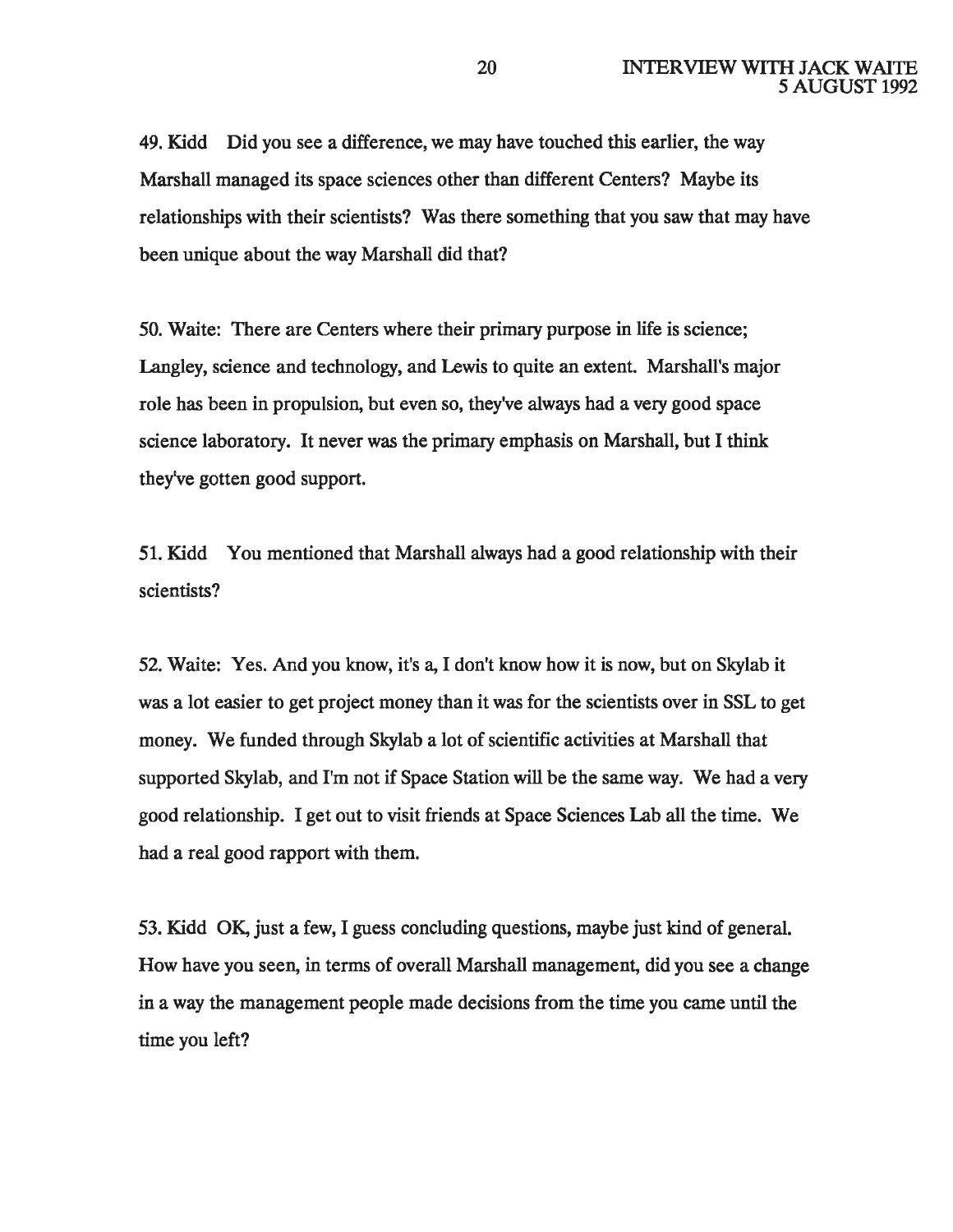54. Waite: Well I saw it very different with different directors. The way I like to operate and the way I was always most successful, Headquarters were very much a part of the team. We worked together, and on Skylab, our HEAO, if we had a problem, even before I really understood it completely, I wanted my Headquarter's counterparts to know about it so they're ready to help me when the time came, and I felt like I was always, had a real good working relation with the Headquarter's Program Office on the programs I worked on, and I found them a tremendous help in getting the program done. I found they got involved when you asked them to get involved. They stayed back and let you work it out when you felt that you could better work it out here, but I always tried to keep them totally informed, and considered them always our best friends, and very very important under the team. You keep them informed, that's where the money comes from, you keep them informed and they can anticipate need of additional money for a problem or so, and you need to give them all the lead time you can. So, you know, some people are more inclined to not ever want to let anyone know that they're having any problems, they think that will look, will make them look bad. I think that's, that can get you in a lot of trouble, and I think the people I really enjoyed working with most were totally open on everything. Von Braun was just totally open on everything. Marshall's had some good managers. I never did work there while Jack Lee was Center Director, but I knew Jack forever, and uh, uh, uh, I always felt very free to talk anything over with Jack, and he was always open. I have a real high regard for Jack, I think Jack Lee has done a real good job.

55. Kidd Did you see any differences in the way each center director made decisions? Did they have a different style?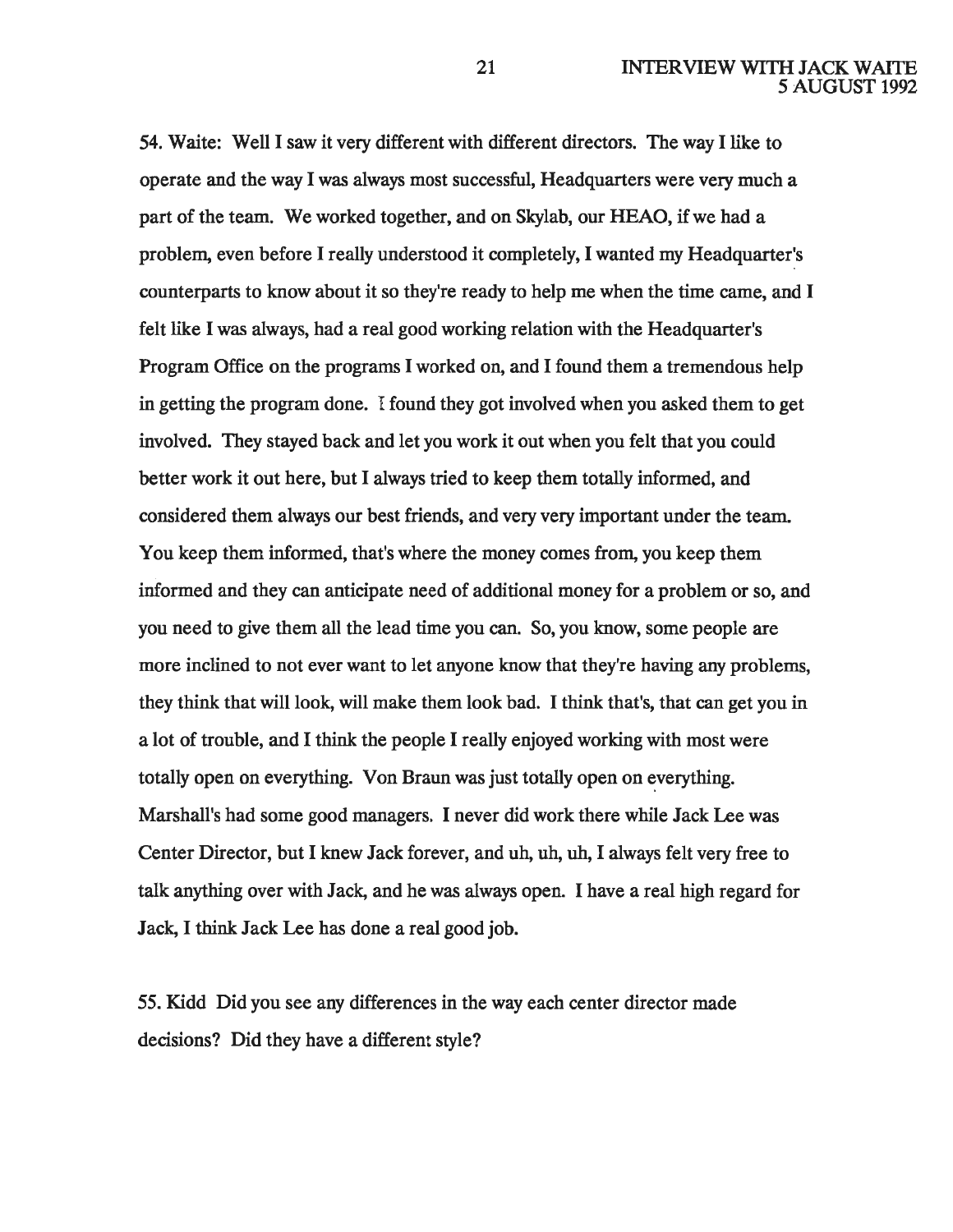56. Waite: Most everybody does. And I think the ones that had the, did the best job got input, a lot of good input from a lot of good people and then made the decision, you know, the ones who knew how to really utilize their people. But I think the Center has had some very good ones, and Jack is continuing to do a good job.

57. Kidd Do you think, I'm going to stay on the same topic of the Directors, do you think, I'm trying to think how long you were there, were you there, and please forgive me if I get my chronology messed up, when Dr. Lucas was?

58. Waite: Yeah, I was.

59. Kidd What was your impression of him? He seems to have gotten a reputation of being sort of bullish.

60. Waite: Bill and Polly are good friends of ours, our kids went to Grissom and Polly was Vice President of the PTA when I was president, I know them real well. Bill has a little different management style than mine. He's a very brilliant guy. Bill was the first, you know, we had a lot of von Braun's Peenemuende group here, and some people resented them and felt like Americans couldn't have an opportunity. I never did feel that way, I felt like they had a headstart on us and we had a lot to learn from them, and they were good friends, and I felt like should have been in the key jobs they were in. And as Americans developed, they got their opportunity. I guess the, you know we had what, the lowest supervisor was the unit chief, section chief, branch chief, division chief, lab chief, and I guess Bill Lucas was the first, Bill Lucas and Brooks Moore, now Brooks Moore would be another good one to talk to, Brooks is a real fine person. Brooks was director of the [ ?Galveston 155] Control Lab when he retired. But Bill Lucas was the first American section chief, first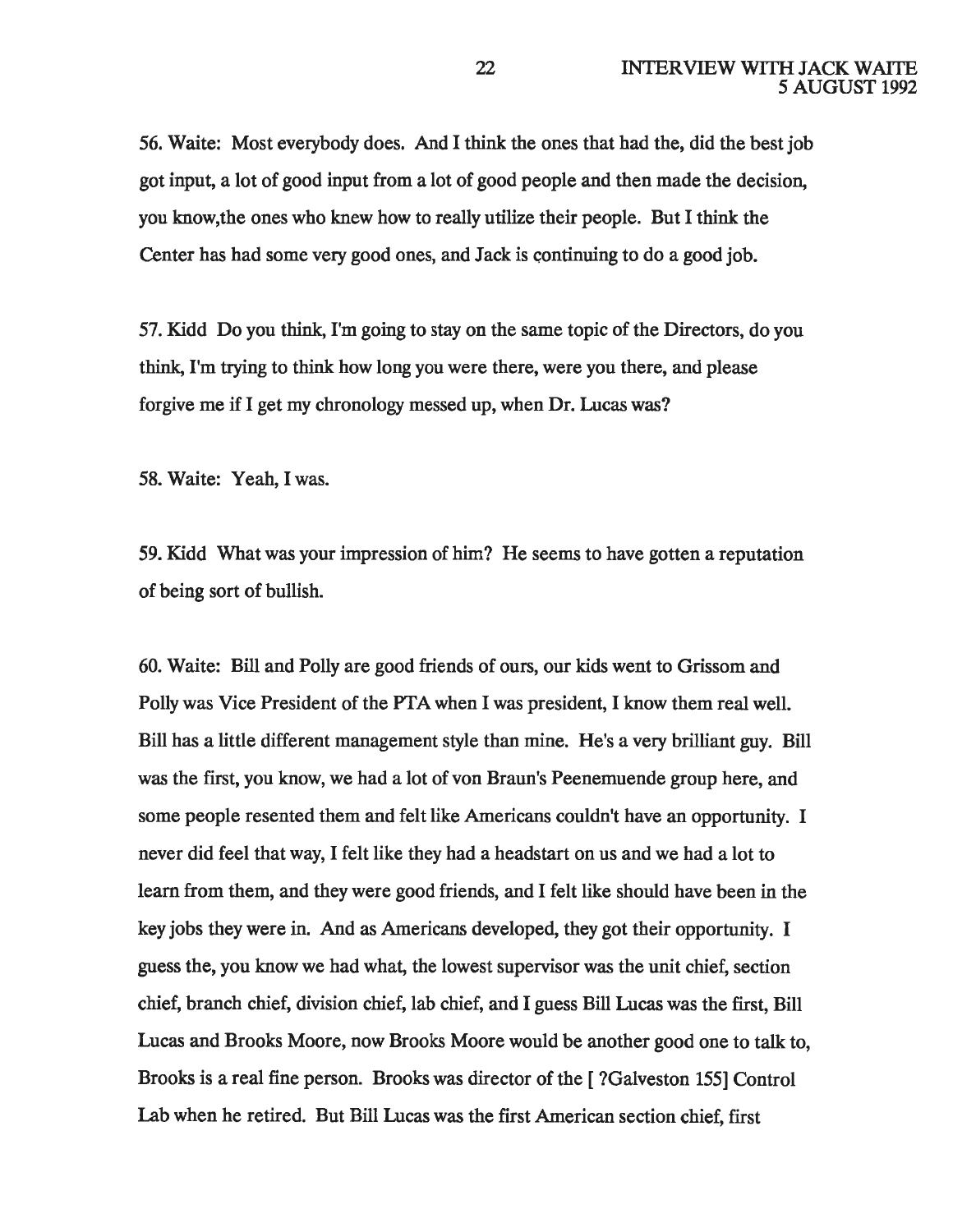American branch chief, he and Brooks Moore, one or the other. Then of course Bill became head of Program Development and then Deputy Center Director, and then Center Director. There are, a Center Director, and you know this can all, can vary from time to time. If you have to decide between somebody who is a genius technically or somebody with a lot of management expertise, you know,in a role of Center Director, I would choose the management expert that knew how to select a Chief Scientist and so, in that rare occasion where you can have both, it's fantastic. Von Braun was an example of both. Bill Lucas, who is a very brilliant person in materials, and everything there, I think he did a good job of getting the people to compliment him there.

61. Kidd OK.

62. Waite: The one area where Bill and I did not break the same way, I'm a very open person, and some people would want to try to solve a problem without ever letting anybody else know that the problem existed. I don't, I want to be real careful there, because Bill's a real good friend of mine.

63. Kidd No, no, I understand.

64. Waite: You, is the tape still running ...

65. Kidd Yeah.

66. Waite: Well he was, he just in the Materials Lab, he did a fantastic job there, and we worked real close, and he kept, you know, the internal people, there was a good interchange of information there, no doubt, within. I liked to have that same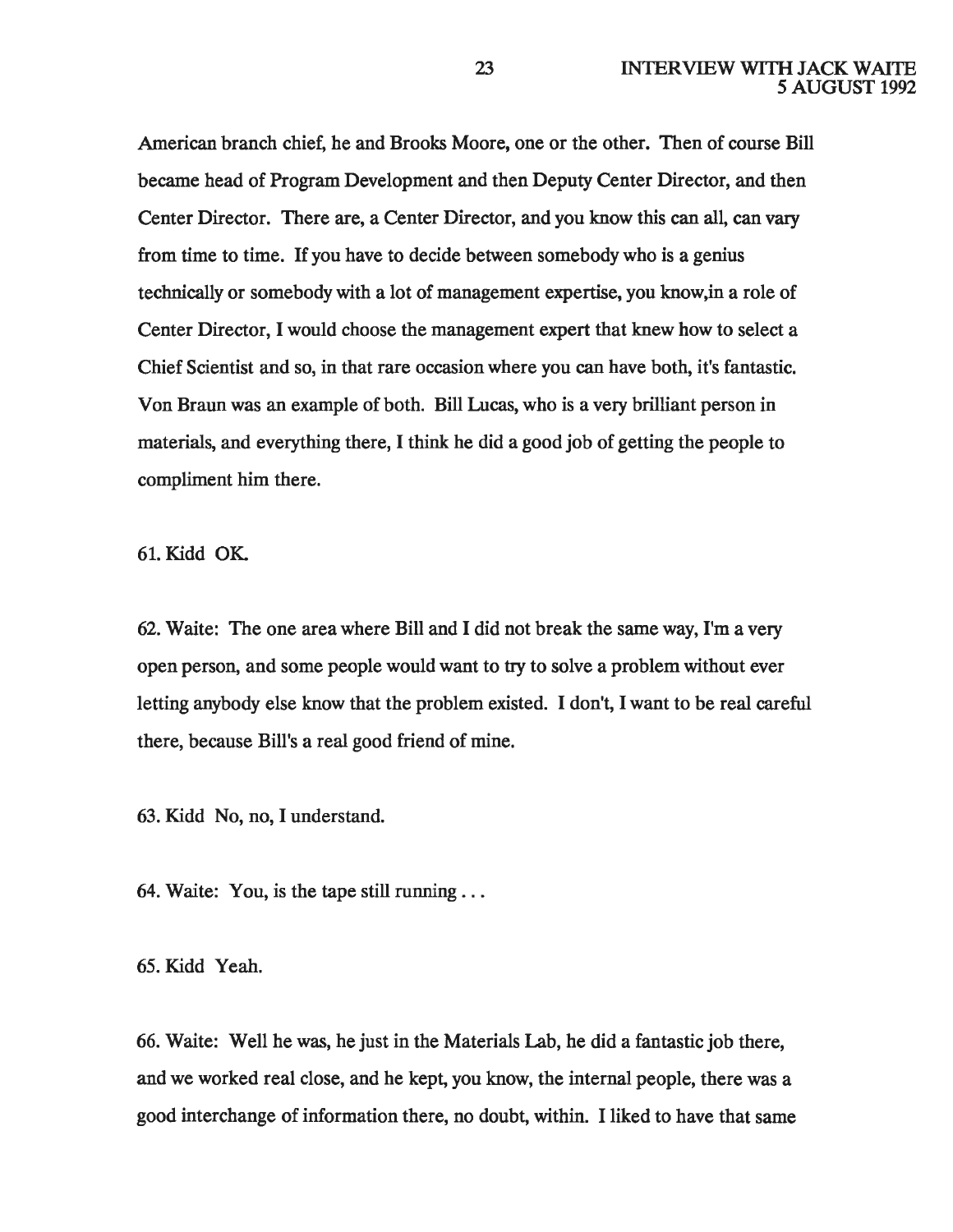open thing with Headquarters. When Bill was there, we had a staff meeting every Monday, and we had staff luncheon Tuesday, Wednesday, Thursday, and Friday, [laughter] there was a lot of togetherness, and it was a good communications loop. There were, and everything was, it was very formal with everything, and with the big programs we had, it takes a good bit of formality.

67. Kidd Right, right. But even though you were saying that you preferred to be more open, and even with [176], Lucas didn't, he still would definitely want the input of all the people?

68. Waite: Oh, yeah. And we had a, good communications within the Center. We had staff luncheon and staff meetings everyday.

69. Kidd Is there anything else that you think historians should know that might be, not necessarily about Marshall, but your experiences at Marshall?

70. Waite: Oh, it was, the most fun times were when we were very much involved in the hands-on activities, and I think you really miss something when you don't get that opportunity, the hands-on activities. Just sort of an example, my brother is a good bit older than I am, he finished in electrical engineering and he went with Southern Bell Telephone, and the first thing I ever saw him doing was digging post holes with post hole diggers, and then they worked as a lineman, and then cable splicer, and by the time you got into the engineering office with the telephone company, you knew from the ground up, and when you asked somebody to do something, you knew, when you designed something, you knew what you were doing to them. In the early days, that was, you just had some wonderful opportunities, you know, for example, I was in Research Design early on, and I got carried away about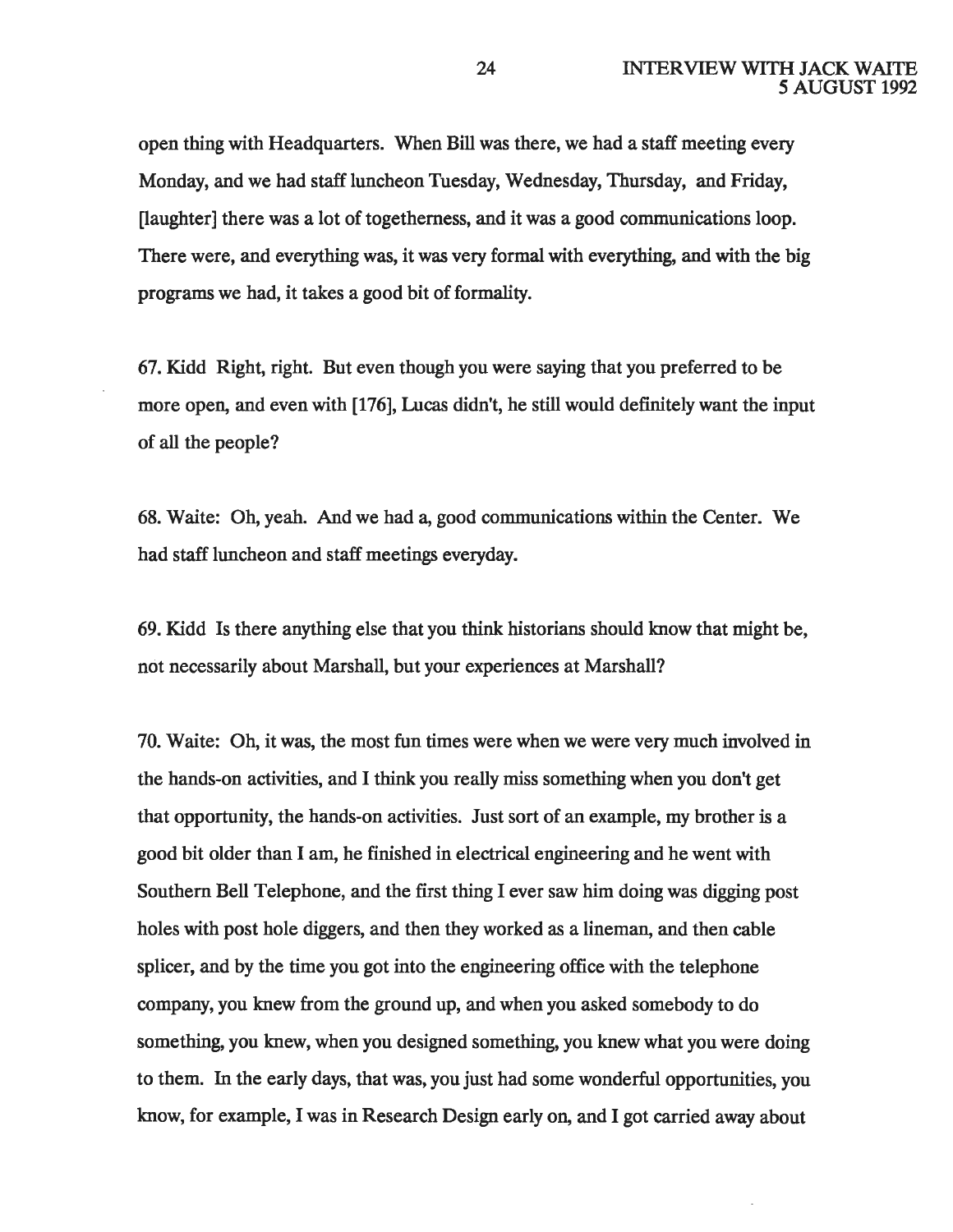using a chrome [moli-tool steel 192 ?] 43-40, it was really good, and you could heattreat it and it was great. But I got carried away using it. Well our general manager at that time decided maybe we needed a machine shop course for engineers, so for several months, three days a week, we stayed over for about two hours after normal work hours, and actually worked on the lathe, and all. And one of the first things they did to me, all the engineers, about six engineers at a time, and of course they gave a mild-tool steel to do something, you can't tell the difference looking at it, and they gave me 43-40, and we were making something like a vice. They finished theirs and aJl I'd done was just resharpen the cutting tool, because that stuff is very difficult to machine. The shop foreman finally got a chuckle out of it. I was very careful about specifying a chrome moli-steel after that unless it was absolutely necessary, because it can machined but [it's] about the hardest. And there's just a lot of things we learned by doing in the early days, and it's, you were talking about in-house projects. I think they were very important. You can't do many of them, but selectively, they're very important. I think one thing that I think is extremely important is don't ever get yourself in a position that you run out of funds before you've done all the qualifications testing you need to do. I mean, I don't remember ever developing anything that we didn't learn a lot, and we wouldn't have been successful if we hadn't tested and tested and retested, and I'm afraid sometimes now the limited funds, something has to give, and I think it should be a total project canceled out, so that you don't cut back at all on the qualification acceptance testing, environmental testing of all types, because that's where you ought to have a problem, not in orbit. You ought to shake them out [226], and we did some very extensive testing on all the programs I worked on. HEAO, there's some things you can't test like what is Zero-G going do to you. We kept eliminating stuff. We had the KC-135 aircraft, and you can get, oh, about 35 seconds of, you know, in paravolumn projectory, of Zero-G, and we did a lot of work with the KC-135 to see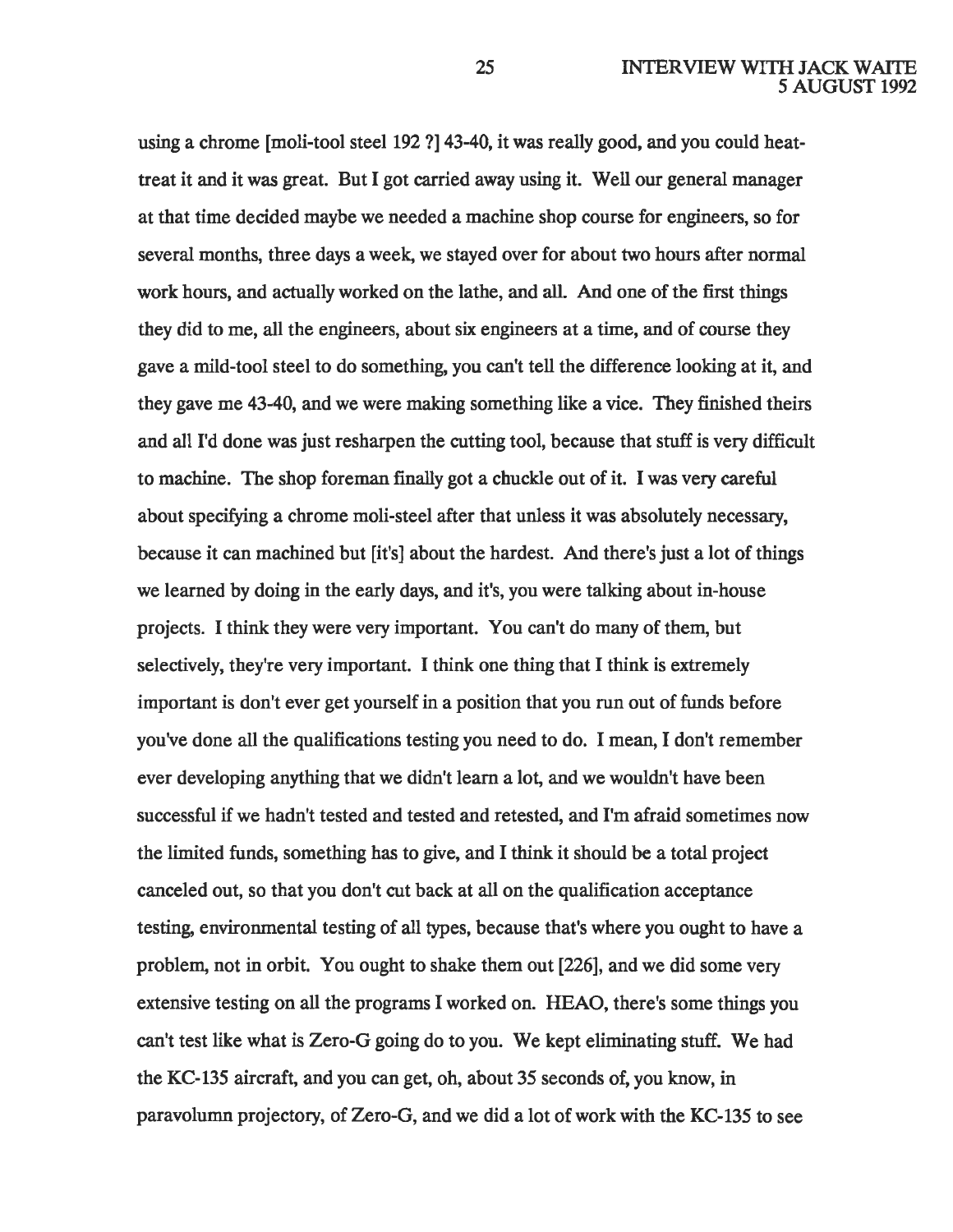what zero gravity was going to do the operation of some of these little buggers. You can't get the long-term effects, but it, couldn't be anything more fun that Space Program. I guess I had so much fun with it, my oldest son was going to be an M.D., and ended up a space scientist. He's in planetary physics, and that can get real exciting.

71. Kidd Yeah, when I first started this project when I first started school down here, to be honest with you, I didn't know beans about the Space Industry, I didn't know a thing, and I never dreamed, like with the Skylab Program, with Saturn, with the Shuttle, it's just a tremendous undertaking that they've done, and of course you were a big part with the Skylab part, but it's ...

72. Waite: Well there were a lot of big people working on Skylab. Probably the one person who had the most to do with Skylab overall definitely was Leland Belew. He's just retired the second time, or is this month, from USBI.

73. Kidd The second time? [laughter]

74. Waite: When I say USBI, he's the vice president for United Technologies, which is you know, USBI is a part of United Technologies. So he lives here.

75. Kidd You mentioned several people, in fact I think I can make sure, ...

76. Waite: Bill Snyder.

77. Kidd Bill Snyder, do you know where he is?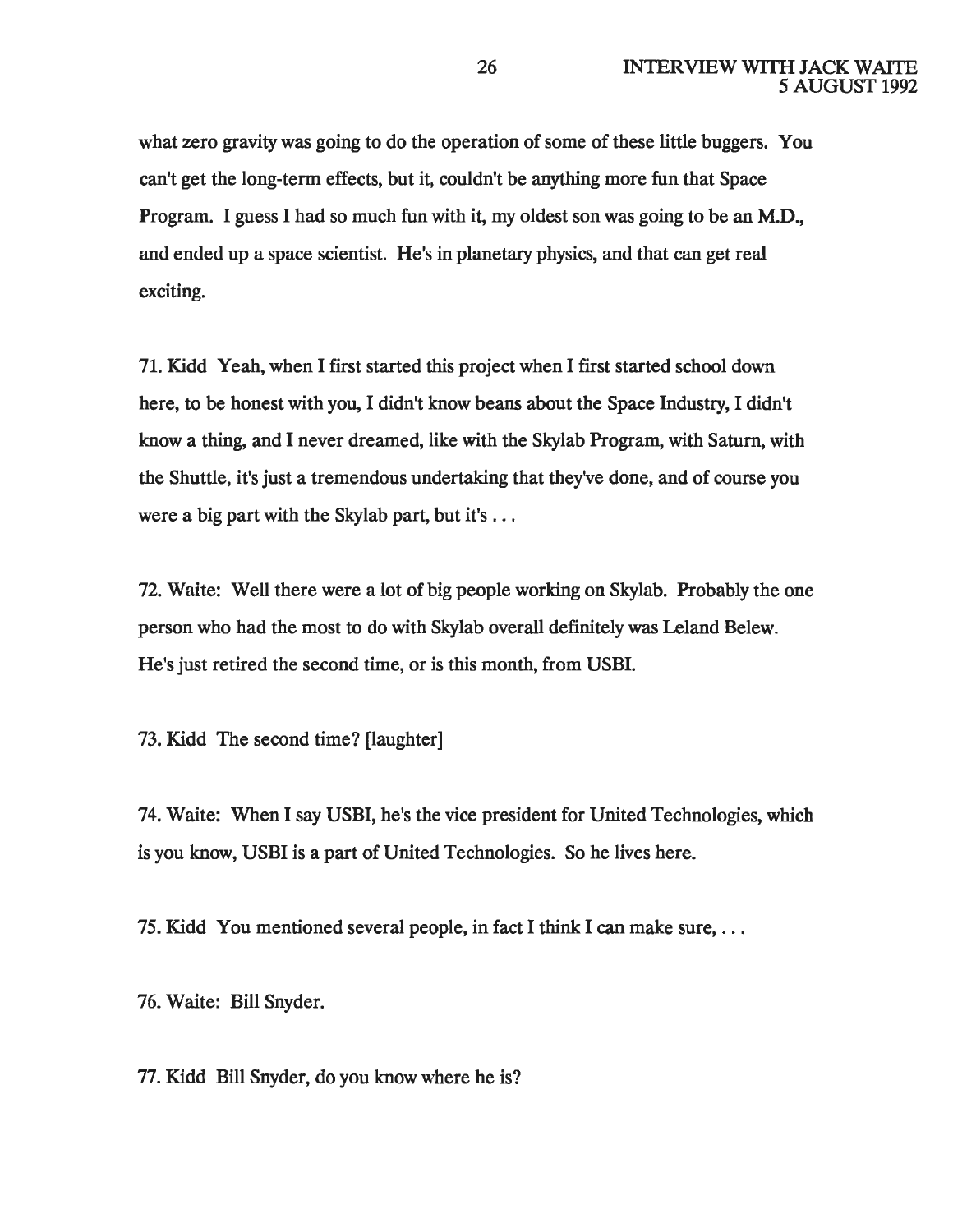78. Waite: He was Program Manager, and he, I don't, he's in the Washington area.

79. Kidd Ok.

80. Waite: He just recently retired, retired from NASA a little while back, but he recently retired totally, he's had a prostrate cancer operation about this time. But he would be a dandy. Leland Belew I mentioned earlier.

81. Kidd Rein, what was his last name?

82. Waite: Rein Ise. Now let me tell you some of the people that are still out there, and I'll probably miss some, but they can give you something. Rein Ise would be real good.

83. Kidd Is he still at Marshall now?

84. Waite: He's still at Marshall. He is in the, he has the experiment area there, under the Space Lab. Another one that was heavily involved was Bob Swinghammer, very heavily involved with bio-medical experiments. Now Bob Swinghammer is one of the Science and Engineering deputy directors.

85. Kidd Yes, and you mentioned Owen Garret.

86. Waite: Owen Garret's an astronaut.

87. Kidd And he's at TBE right now?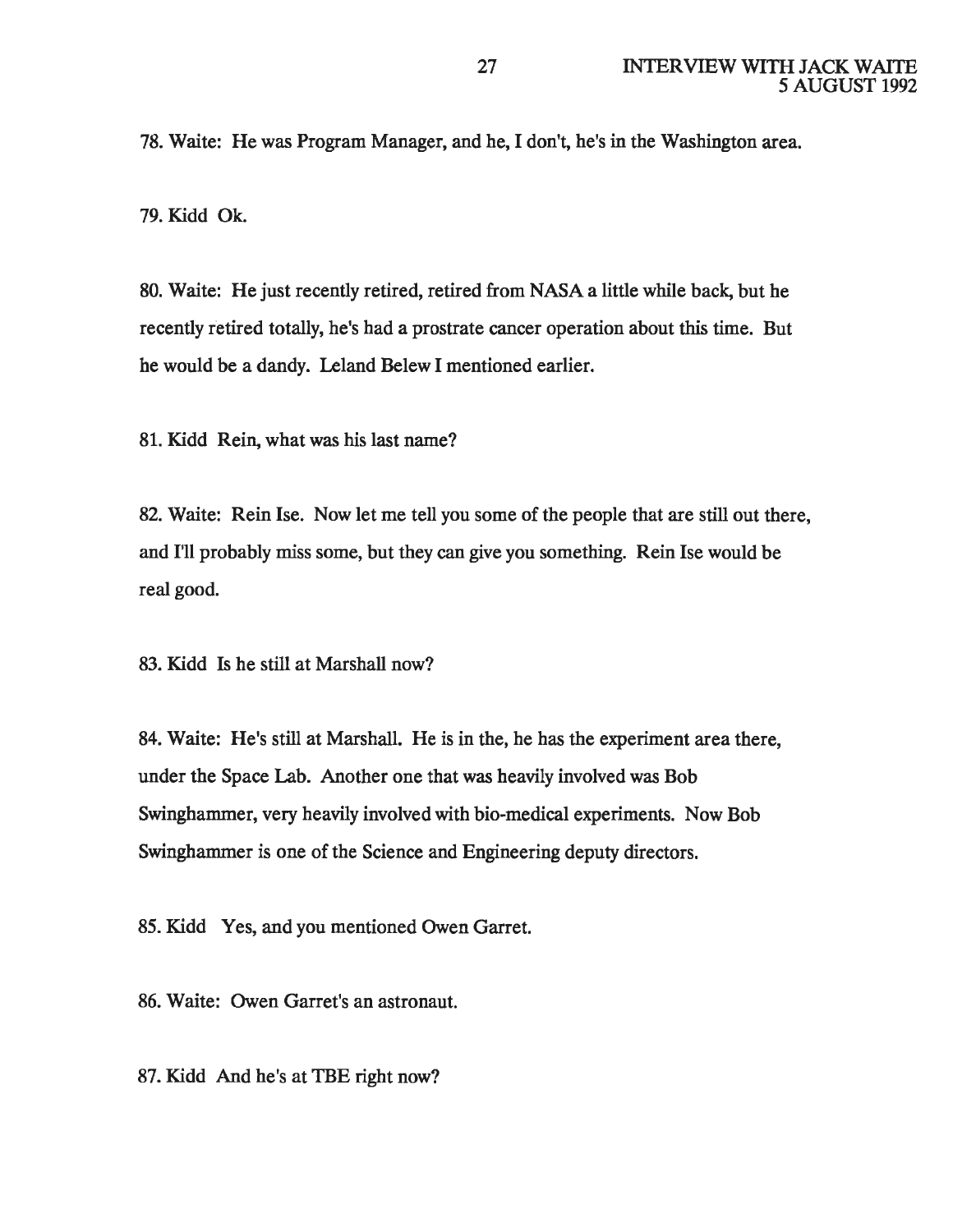88. Waite: TBE, and he's Vice President in charge of Space Program. There's so many astronauts that were so heavily involved, but Owen is, you'd enjoy Owen. I see him two or three times a month. Let me think at Marshall, let me do one thing.

89. Kidd OK

90. Waite: Rein Ise would be one of the best to tell you who is still at Marshall that you might want to talk to. But most everybody in key jobs at Marshall were somehow involved in Skylab, many of them. Now this was a real old book. Thought it would give me some . . .. Those are the main ones that I think of.

91. Kidd If one of my professors wants to, I guess, they can get a little more in depth than I could, since they're the ones writing the book. I feel like I've left so much stuff out with this kind of time. But if they needed to, would you do another interview with them?

92. Waite: I'd be glad to.

93.Kidd OK.

94. Waite: You know, I'd like to not get too involved in any one person because, how did one center director do versus another, because they all had different management styles, and they were all very good, so . . .

95. Kidd I was talking more about your involvement with experiments, because we could go on with that for eons.